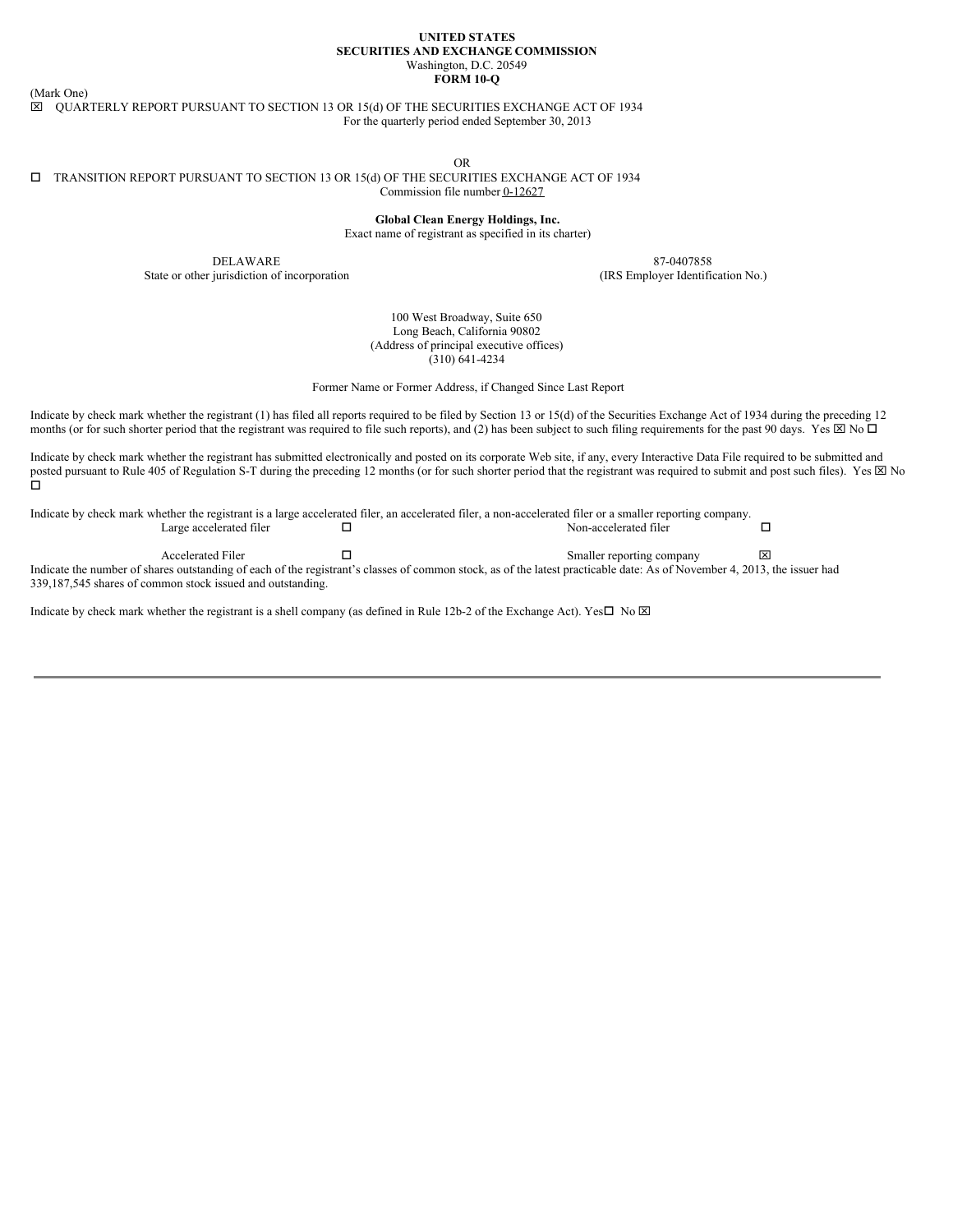#### **GLOBAL CLEAN ENERGY HOLDINGS, INC. AND SUBSIDIARIES CONDENSED CONSOLIDATED BALANCE SHEETS**

|                                                                                                                                         | September 30,<br>2013 |                |              | December 31,<br>2012 |
|-----------------------------------------------------------------------------------------------------------------------------------------|-----------------------|----------------|--------------|----------------------|
|                                                                                                                                         |                       | (unaudited)    |              |                      |
| <b>ASSETS</b>                                                                                                                           |                       |                |              |                      |
| <b>CURRENT ASSETS</b>                                                                                                                   |                       |                |              |                      |
| Cash and cash equivalents                                                                                                               | \$                    | 240,551        | S            | 941,579              |
| Accounts receivable                                                                                                                     |                       | 11,670         |              | 2,100                |
| Inventory                                                                                                                               |                       | 34,423         |              | 1,564                |
| Other current assets                                                                                                                    |                       | 173,965        |              | 298,586              |
| <b>Total Current Assets</b>                                                                                                             |                       | 460,609        |              | 1,243,829            |
| PROPERTY AND EQUIPMENT, NET                                                                                                             |                       | 15,410,631     |              | 14,559,002           |
| <b>INVESTMENT HELD FOR SALE</b>                                                                                                         |                       |                |              | 288,536              |
| <b>DEFERRED GROWING COST</b>                                                                                                            |                       | 3,340,869      |              | 3,378,990            |
| <b>INTANGIBLE ASSETS, NET</b>                                                                                                           |                       | 3,762,939      |              |                      |
| <b>OTHER NONCURRENT ASSETS</b>                                                                                                          |                       | 8,796          |              | 11,372               |
|                                                                                                                                         |                       |                |              |                      |
| <b>TOTAL ASSETS</b>                                                                                                                     |                       | 22,983,845     |              | 19,481,729           |
| <b>LIABILITIES AND STOCKHOLDERS' EQUITY (DEFICIT)</b>                                                                                   |                       |                |              |                      |
| <b>CURRENT LIABILITIES</b>                                                                                                              |                       |                |              |                      |
| Accounts payable and accrued expenses                                                                                                   | $\mathbb{S}$          | 3,667,930      | $\mathbb{S}$ | 1,135,594            |
| Accrued payroll and payroll taxes                                                                                                       |                       | 1,241,697      |              | 1,018,894            |
| Capital lease liability - current portion                                                                                               |                       | 4,345          |              | 42,829               |
| Notes payable - current portion                                                                                                         |                       | 75,000         |              | 60,800               |
| Convertible notes payable                                                                                                               |                       | 567,000        |              | 567,000              |
| <b>Total Current Liabilities</b>                                                                                                        |                       | 5,555,972      |              | 2,825,117            |
|                                                                                                                                         |                       |                |              |                      |
| <b>LONG-TERM LIABILITIES</b>                                                                                                            |                       |                |              |                      |
| Accrued interest payable                                                                                                                |                       | 2,821,346      |              | 2,121,787            |
| Accrued return on noncontrolling interest                                                                                               |                       | 6,810,029      |              | 4,963,582            |
| Notes payable - long term portion                                                                                                       |                       | 1,301,000      |              | 40,200               |
| Mortgage notes payable                                                                                                                  |                       | 5,110,189      |              | 5,110,189            |
| <b>Total Long Term Liabilities</b>                                                                                                      |                       | 16,042,564     |              | 12,235,758           |
| <b>STOCKHOLDERS' EQUITY (DEFICIT)</b>                                                                                                   |                       |                |              |                      |
| Preferred stock - \$0.001 par value; 50,000,000 shares authorized<br>Series B, convertible; 13,000 shares issued (aggregate liquidation |                       |                |              |                      |
| preference of \$1,300,000)                                                                                                              |                       | 13             |              | 13                   |
| Common stock, \$0.001 par value; 500,000,000 shares authorized;<br>339,187,545 and 293,683,502 issued and outstanding                   |                       | 339,187        |              | 293,683              |
| Additional paid-in capital                                                                                                              |                       | 25,520,248     |              | 24,588,022           |
| Accumulated deficit                                                                                                                     |                       | (28, 239, 263) |              | (26, 599, 007)       |
| Accumulated other comprehensive loss                                                                                                    |                       | (134, 804)     |              | (56, 121)            |
| Total Global Clean Energy Holdings, Inc. Stockholders' Deficit                                                                          |                       | (2,514,620)    |              | (1,773,410)          |
| <b>Noncontrolling interests</b>                                                                                                         |                       | 3,899,929      |              | 6,194,264            |
| <b>Total equity</b>                                                                                                                     |                       | 1,385,309      |              | 4,420,854            |
| TOTAL LIABILITIES AND STOCKHOLDERS' EQUITY                                                                                              | \$                    | 22,983,845     | \$           | 19,481,729           |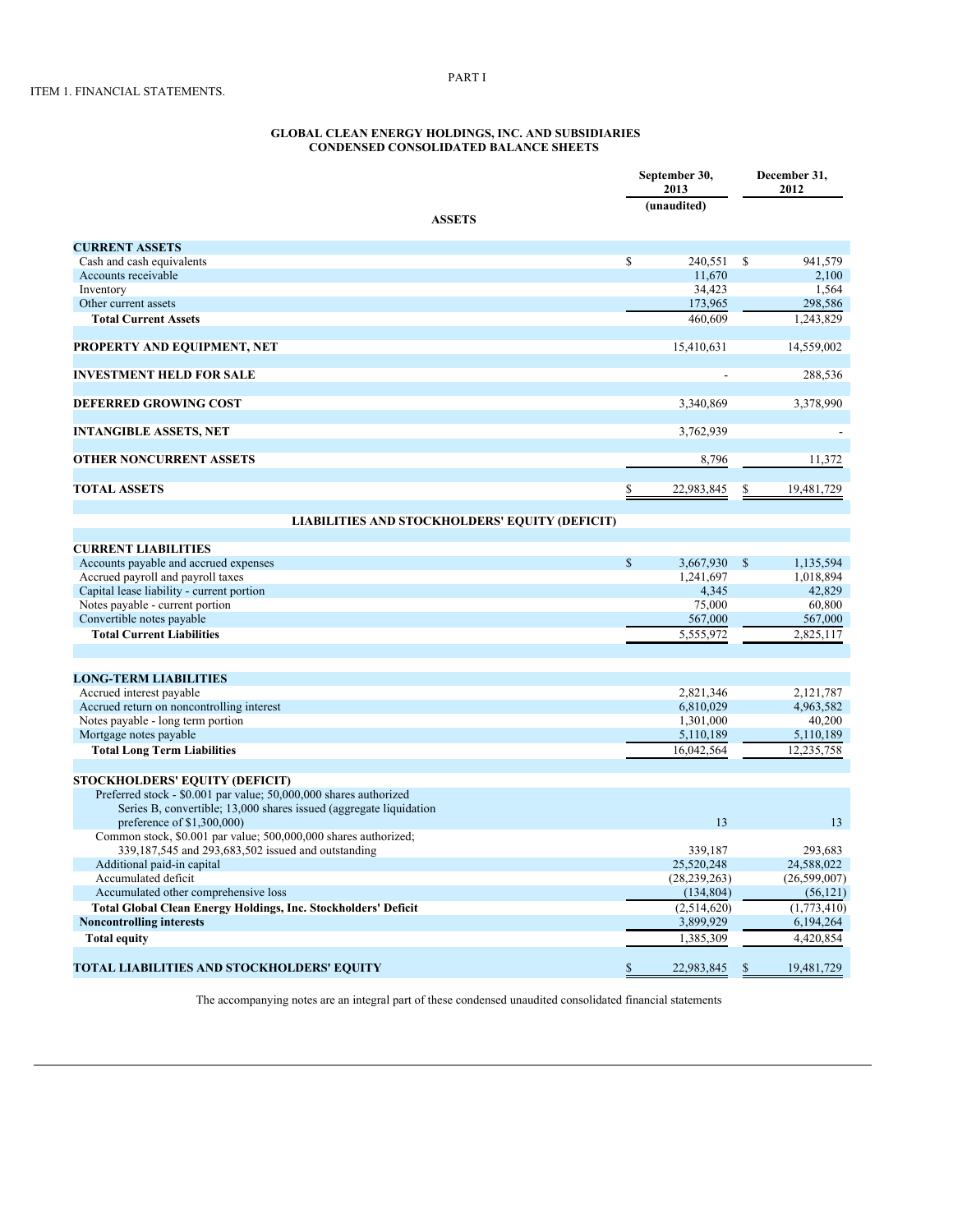### **GLOBAL CLEAN ENERGY HOLDINGS, INC. AND SUBSIDIARIES CONDENSED CONSOLIDATED STATEMENTS OF OPERATIONS (Unaudited)**

|                                                             | For the Three Months Ended<br>September 30, |               |              |                | For the Nine Months Ended<br>September 30, |                  |    |             |
|-------------------------------------------------------------|---------------------------------------------|---------------|--------------|----------------|--------------------------------------------|------------------|----|-------------|
|                                                             |                                             | 2013          |              | 2012           |                                            | 2013             |    | 2012        |
|                                                             |                                             |               |              |                |                                            |                  |    |             |
| Revenue                                                     | \$                                          | 59,903        | \$           | 78,644         | \$                                         | 163,843          | \$ | 288,080     |
| Subsidy Income                                              |                                             | $\bf{0}$      |              | 39,431         |                                            | 50,515           |    | 505,017     |
| <b>Total Revenue</b>                                        |                                             | 59,903        |              | 118,075        |                                            | 214,358          |    | 793,097     |
| <b>Operating Expenses</b>                                   |                                             |               |              |                |                                            |                  |    |             |
| General and administrative                                  |                                             | 442,781       |              | 418,663        |                                            | 1,683,944        |    | 1,671,040   |
| Write down of impaired long lived assets                    |                                             |               |              | 526,953        |                                            | 306,542          |    | 526,953     |
| Plantation operating costs                                  |                                             | 97,853        |              | 182,322        |                                            | 715,686          |    | 533,566     |
| <b>Total Operating Expenses</b>                             |                                             | 540,634       |              | 1,127,938      |                                            | 2,706,172        |    | 2,731,559   |
| Loss from Operations                                        |                                             | (480, 731)    |              | (1,009,863)    |                                            | (2,491,813)      |    | (1,938,462) |
| Other Income (Expenses)                                     |                                             |               |              |                |                                            |                  |    |             |
| Other income                                                |                                             | 57            |              | 25             |                                            | 80               |    | 82          |
| Interest expense                                            |                                             | (225, 163)    |              | (224, 288)     |                                            | (683, 569)       |    | (632, 415)  |
| Gain on settlement of liabilities                           |                                             |               |              | 80,817         |                                            | 24,966           |    | 595,290     |
| Loss on sale of investment held for sale                    |                                             | L,            |              |                |                                            | (178, 896)       |    |             |
| Foreign currency transaction gain (loss)                    |                                             | 508           |              | 84             |                                            | 508              |    | (960)       |
|                                                             |                                             |               |              |                |                                            |                  |    |             |
| Net Other Income (Expenses)                                 |                                             | (224, 598)    |              | (143, 362)     |                                            | (836,911)        |    | (38,003)    |
| Loss from Continuing Operations                             |                                             | (705, 329)    |              | (1, 153, 225)  |                                            | (3,328,724)      |    | (1,976,465) |
| Gain from Discontinued Operations                           |                                             |               |              | 1,698          |                                            |                  |    |             |
| Net Loss                                                    |                                             | (705, 329)    |              | (1, 151, 527)  |                                            | (3,328,724)      |    | (1,976,465) |
| Less Net Loss Attributable to the Noncontrolling Interest   |                                             | (323, 044)    |              | (979,876)      |                                            | (1,688,468)      |    | (1,760,896) |
| Net Loss Attributable to Global Clean Energy Holdings, Inc. | \$                                          | (382, 285)    | S            | (171, 651)     |                                            | (1,640,256)      |    | (215, 569)  |
| <b>Amounts attributable to Global Clean Energy</b>          |                                             |               |              |                |                                            |                  |    |             |
| Holdings, Inc. common shareholders:                         |                                             |               |              |                |                                            |                  |    |             |
| Loss from Continuing Operations                             | \$                                          | (382, 285)    | S            | $(173,349)$ \$ |                                            | $(1,640,256)$ \$ |    | (215, 569)  |
| Income from Discontinued Operations                         |                                             |               |              | 1,698          |                                            |                  |    |             |
| Net Loss                                                    | \$                                          | (382, 285)    | \$           | (171, 651)     | \$                                         | (1,640,256)      | \$ | (215, 569)  |
|                                                             |                                             |               |              |                |                                            |                  |    |             |
| <b>Basic Loss per Common Share:</b>                         |                                             |               |              |                |                                            |                  |    |             |
| Loss from Continuing Operations                             | \$                                          | (0.0011)      | S            | $(0.0006)$ \$  |                                            | $(0.0053)$ \$    |    | (0.0007)    |
| Loss from Discontinued Operations                           |                                             |               |              |                |                                            |                  |    |             |
| Net Loss per Common Share                                   | \$                                          | (0.0011)      | $\mathbb{S}$ | (0.0006)       | $\mathbb{S}$                               | (0.0053)         | \$ | (0.0007)    |
| <b>Basic Weighted-Average Common Shares Outstanding</b>     |                                             | 339, 187, 545 |              | 293,683,502    |                                            | 307, 187, 545    |    | 290,694,577 |
|                                                             |                                             |               |              |                |                                            |                  |    |             |
| <b>Diluted Income (Loss) per Common Share:</b>              |                                             |               |              |                |                                            |                  |    |             |
| Income (Loss) from Continuing Operations                    | \$                                          | (0.0011)      | -S           | $(0.0006)$ \$  |                                            | $(0.0053)$ \$    |    | (0.0007)    |
| Loss from Discontinued Operations                           |                                             |               |              |                |                                            |                  |    |             |
| Net Income (Loss) per Common Share                          | \$                                          | (0.0011)      | \$           | (0.0006)       | \$                                         | (0.0053)         | \$ | (0.0007)    |
| <b>Diluted Weighted-Average Common Shares Outstanding</b>   |                                             | 339,187,545   |              | 293,304,571    |                                            | 307,187,545      |    | 290,694,577 |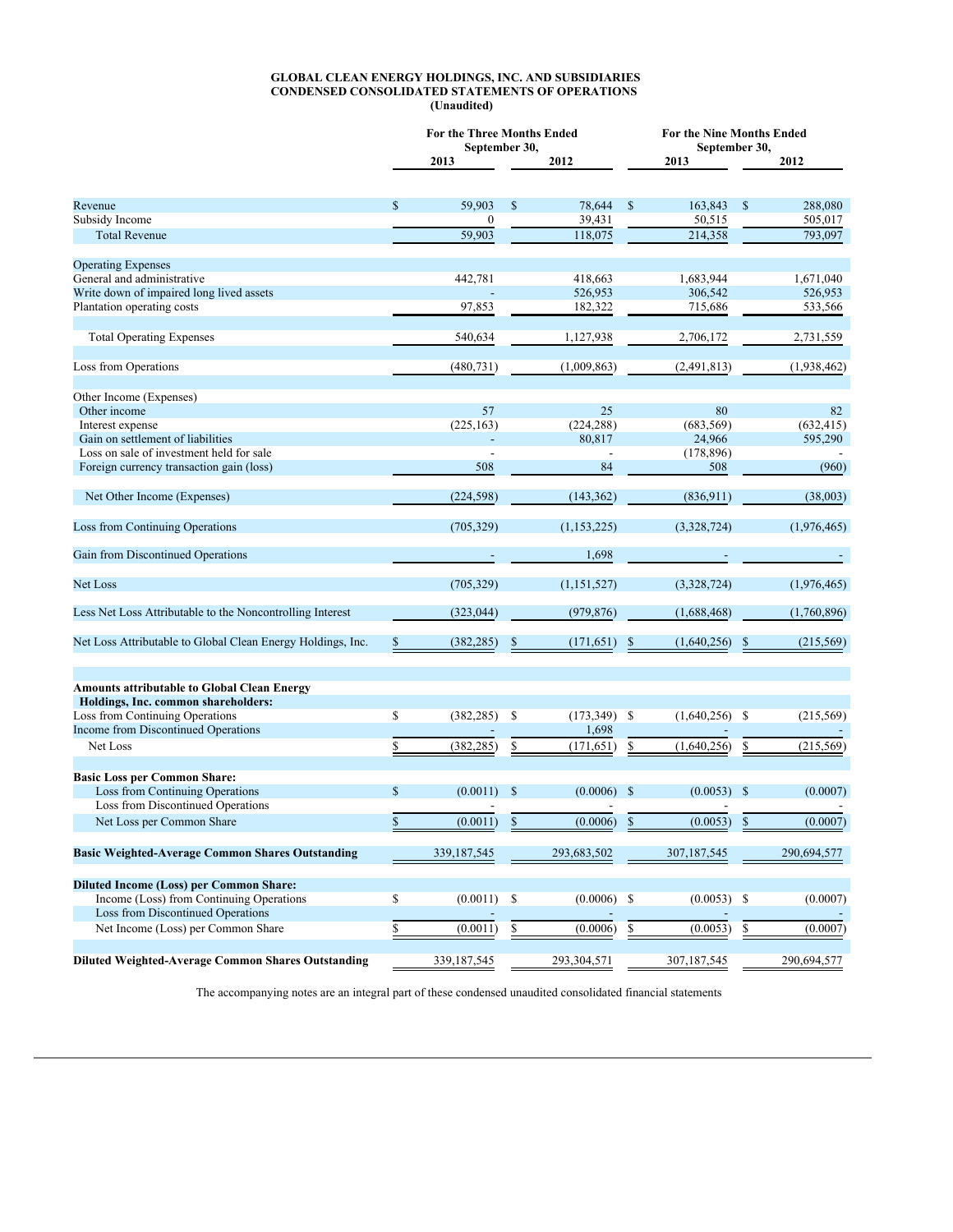#### **GLOBAL CLEAN ENERGY HOLDINGS, INC. AND SUBSIDIARIES CONDENSED CONSOLIDATED STATEMENTS OF COMPREHENSIVE INCOME (Unaudited)**

|                                                                                  | <b>For the Three Months Ended</b><br>September 30, |                 |                  | <b>For the Nine Months Ended</b><br>September 30, |             |
|----------------------------------------------------------------------------------|----------------------------------------------------|-----------------|------------------|---------------------------------------------------|-------------|
|                                                                                  |                                                    | 2013            | 2012             | 2013                                              | 2012        |
| Net Loss                                                                         | \$                                                 | $(705, 836)$ \$ | $(1,151,527)$ \$ | $(3,328,724)$ \$                                  | (1,976,465) |
| Other comprehensive income (loss)- foreign currency<br>translation adjustment    |                                                    | (410, 235)      | 990,579          | (148, 135)                                        | 1,064,067   |
| Comprehensive Loss                                                               |                                                    | (1,116,071)     | (160, 948)       | (3,476,859)                                       | (912, 398)  |
| Add net loss attributable to the noncontrolling interest                         |                                                    | 323,044         | 979,876          | 1,688,468                                         | 1,760,896   |
| Add other comprehensive loss (income) attributable to<br>noncontrolling interest |                                                    | 290,193         | (1,017,240)      | 69,452                                            | (1,086,090) |
| Comprehensive Loss Attributable to<br>Global Clean Energy Holdings, Inc.         |                                                    | (502, 835)      | (198, 312)       | (1,718,939)                                       | (237, 592)  |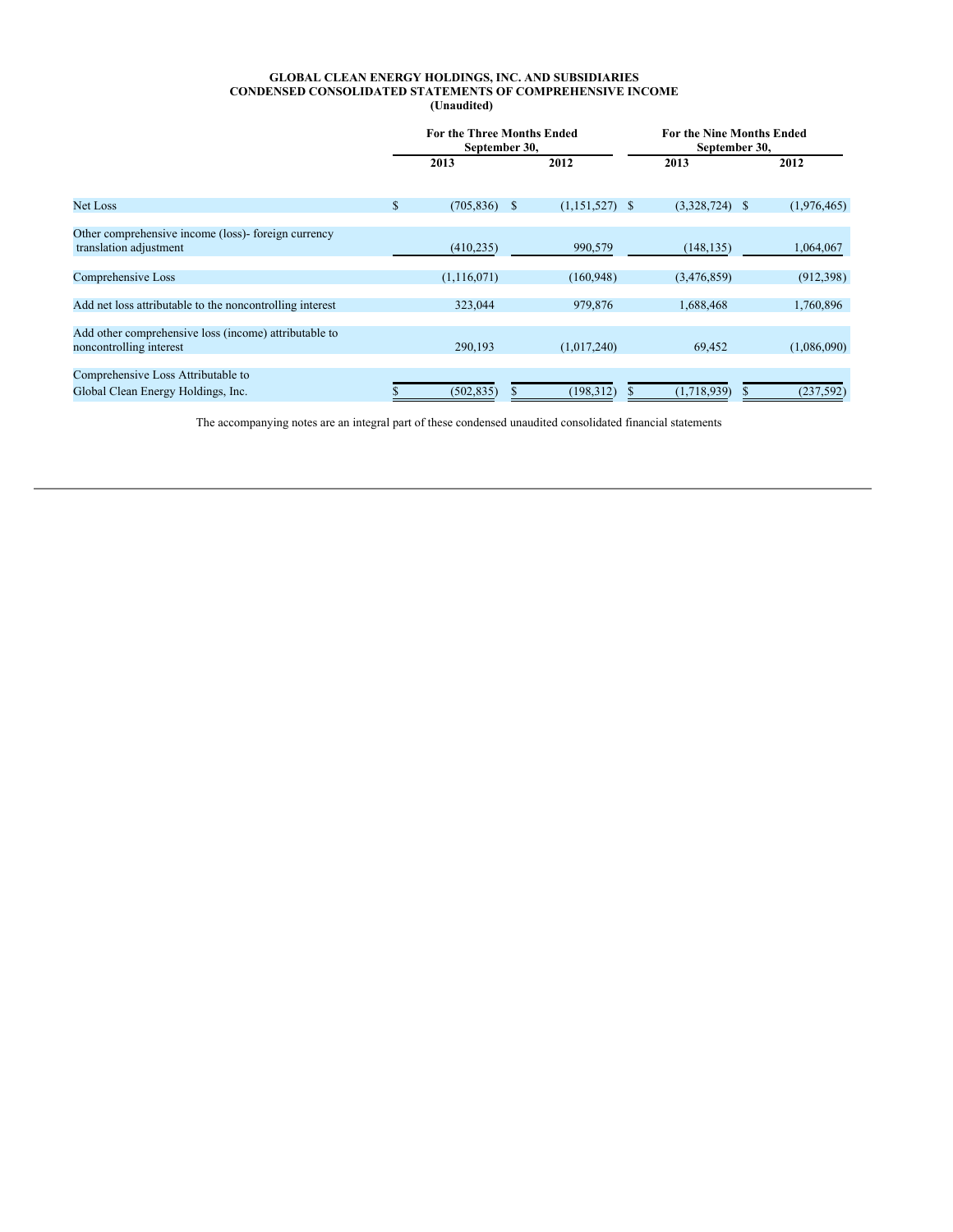# **GLOBAL CLEAN ENERGY HOLDINGS, INC. AND SUBSIDIARIES CONDENSED CONSOLIDATED STATEMENTS OF CHANGES IN EQUITY (DEFICIT) (Unaudited)**

**For the Nine Months Ended September 30, 2012 and 2013**

|                                                                                 | <b>Shares</b> | <b>Series B</b><br>Amount | <b>Common stock</b><br><b>Shares</b> | Amount        | <b>Additional</b><br>Paid in<br>Capital | Accumulated<br>Deficit                  | Accumulated<br>Other<br>Comprehensive<br>Loss | Non-<br>controlling<br><b>Interests</b> | <b>Total</b> |
|---------------------------------------------------------------------------------|---------------|---------------------------|--------------------------------------|---------------|-----------------------------------------|-----------------------------------------|-----------------------------------------------|-----------------------------------------|--------------|
| <b>Balance</b> at                                                               |               |                           |                                      |               |                                         |                                         |                                               |                                         |              |
| December 31,<br>2011                                                            | 13,000        | $\mathbf{s}$<br>13        | 285,062,812                          | \$<br>285,062 | \$24,260,628                            | $$ (26,662,294)$ \\$                    | (21,996)                                      | \$ 5,099,547                            | \$2,960,960  |
| Contributions<br>from                                                           |               |                           |                                      |               |                                         |                                         |                                               |                                         |              |
| noncontrolling<br>interests                                                     |               |                           |                                      |               |                                         |                                         |                                               | 4,420,360                               | 4,420,360    |
| Issuance of<br>common stock<br>for cash                                         |               | $\overline{\phantom{a}}$  | 8,620,690                            | 8,621         | 241,379                                 |                                         |                                               | $\overline{\phantom{a}}$                | 250,000      |
| Exercise of<br>warrants                                                         |               |                           |                                      |               |                                         |                                         |                                               |                                         |              |
| Exercise of<br>options                                                          |               |                           |                                      |               |                                         |                                         |                                               |                                         |              |
| Issuance of<br>common stock                                                     |               |                           |                                      |               |                                         |                                         |                                               |                                         |              |
| for services<br>Share-based                                                     |               |                           |                                      |               |                                         |                                         |                                               |                                         |              |
| compensation<br>from issuance<br>of options and                                 |               |                           |                                      |               |                                         |                                         |                                               |                                         |              |
| compensation-<br>based warrants                                                 |               |                           |                                      |               | 39,204                                  |                                         |                                               |                                         | 39,204       |
| Accrual of<br>preferential<br>return for the                                    |               |                           |                                      |               |                                         |                                         |                                               |                                         |              |
| noncontrolling<br>interests<br>Foreign                                          |               |                           |                                      |               |                                         |                                         |                                               | (1,487,084)                             | (1,487,084)  |
| currency<br>translation<br>gain (loss)                                          |               |                           |                                      |               |                                         |                                         | (22, 023)                                     | 1,086,090                               | 1,064,067    |
| Net loss for the<br>nine months<br>ended                                        |               |                           |                                      |               |                                         |                                         |                                               |                                         |              |
| September 30,<br>2012                                                           |               |                           |                                      |               |                                         | (215,569)                               |                                               | (1,760,896)                             | (1,976,465)  |
| Balance for the<br>nine months<br>ended                                         |               |                           |                                      |               |                                         |                                         |                                               |                                         |              |
| September 30,<br>2012                                                           | 13,000        | 13                        | \$293,683,502                        | 293,683       | \$24,541,211                            | \$ (26,877,863)                         | (44, 019)<br>\$                               | 7,358,017<br>\$                         | \$5,271,042  |
| <b>Balance</b> at                                                               |               |                           |                                      |               |                                         |                                         |                                               |                                         |              |
| December 31,<br>2012                                                            | 13,000 \$     | 13                        | 293,683,502 \$                       |               |                                         | 293,683 \$24,588,022 \$ (26,599,007) \$ |                                               | $(56,121)$ \$ 6,194,264                 | \$4,420,854  |
| Contributions<br>from<br>noncontrolling                                         |               |                           |                                      |               |                                         |                                         |                                               |                                         |              |
| interests<br>Issuance of                                                        |               |                           |                                      |               |                                         |                                         |                                               | 1,310,030                               | 1,310,030    |
| common stock<br>Exercise of                                                     |               |                           | 40,000,000                           | 40,000        | 760,000                                 |                                         |                                               |                                         | 800,000      |
| options<br>Exercise of                                                          |               |                           | 1,477,089<br>4,026,954               | 1,477         | 13,294                                  |                                         |                                               |                                         | 14,771       |
| warrants<br>Issuance of<br>common stock                                         |               |                           |                                      | 4,027         | 36,243                                  |                                         |                                               |                                         | 40,270       |
| for services<br>Share-based<br>compensation<br>from                             |               |                           |                                      |               |                                         |                                         |                                               |                                         |              |
| Share-based<br>compensation<br>from issuance<br>of options and<br>compensation- |               |                           |                                      |               |                                         |                                         |                                               |                                         |              |

based warrants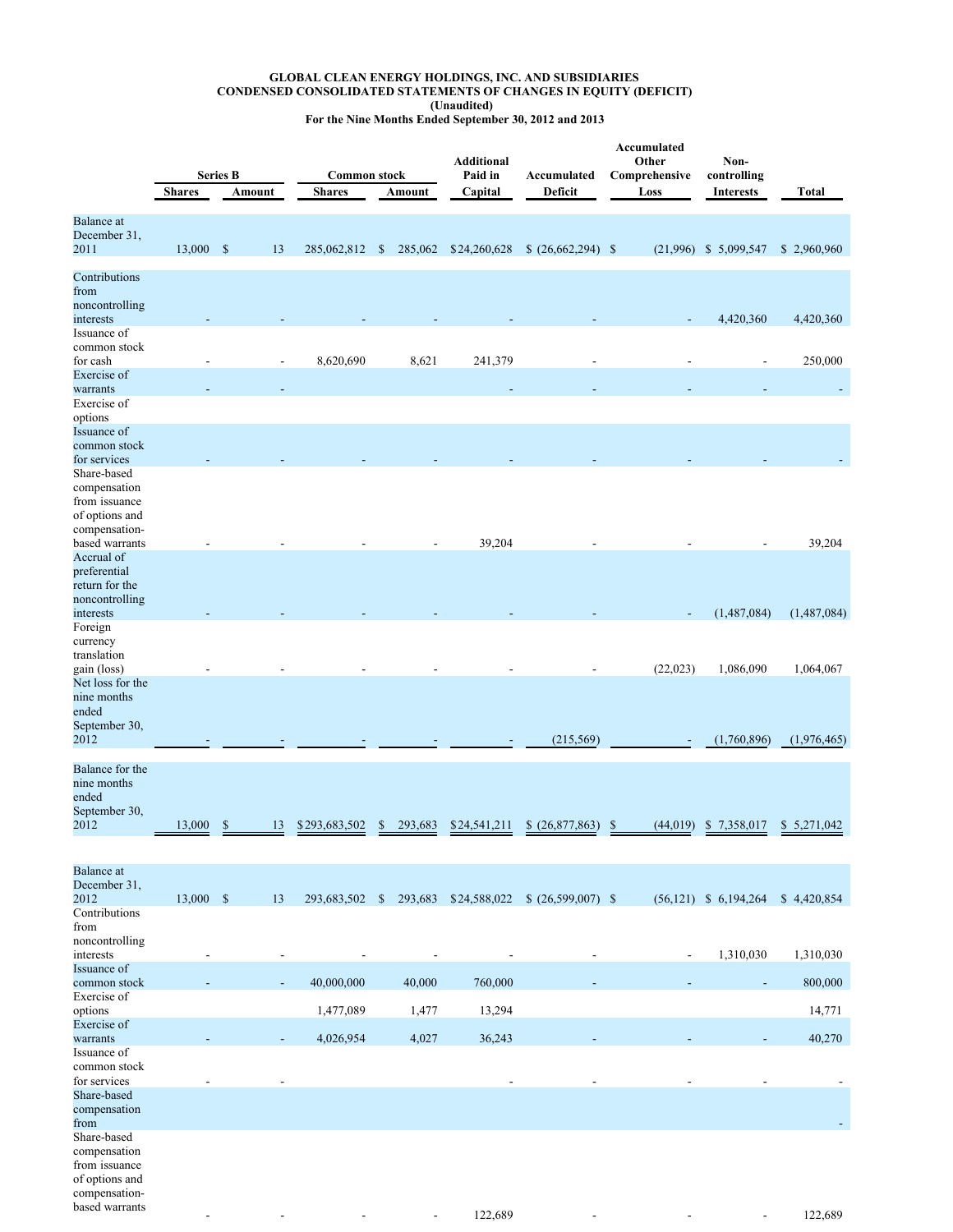| Accrual of<br>preferential<br>return for the<br>noncontrolling<br>interests<br>Dissolution of<br>TAL       |        |     |    |               |                         |              |                |            | (1,846,446)  | (1,846,446) |
|------------------------------------------------------------------------------------------------------------|--------|-----|----|---------------|-------------------------|--------------|----------------|------------|--------------|-------------|
| Foreign<br>currency<br>translation loss                                                                    |        |     |    |               |                         |              |                | (78, 683)  | (69, 452)    | (148, 135)  |
| Net loss for the<br>nine months<br>ended<br>September 30,<br>2013                                          |        |     |    |               |                         |              | (1,640,256)    |            | (1,688,468)  | (3,328,724) |
| Balance for the<br>nine months<br>ended<br>September 30,<br>2013                                           | 13,000 | \$. | 13 | 339, 187, 545 | 339,187<br>$\mathbb{S}$ | \$25,520,248 | (28, 239, 263) | (134, 804) | \$ 3,899,929 | \$1,385,309 |
| The accompanying notes are an integral part of these condensed unaudited consolidated financial statements |        |     |    |               |                         |              |                |            |              |             |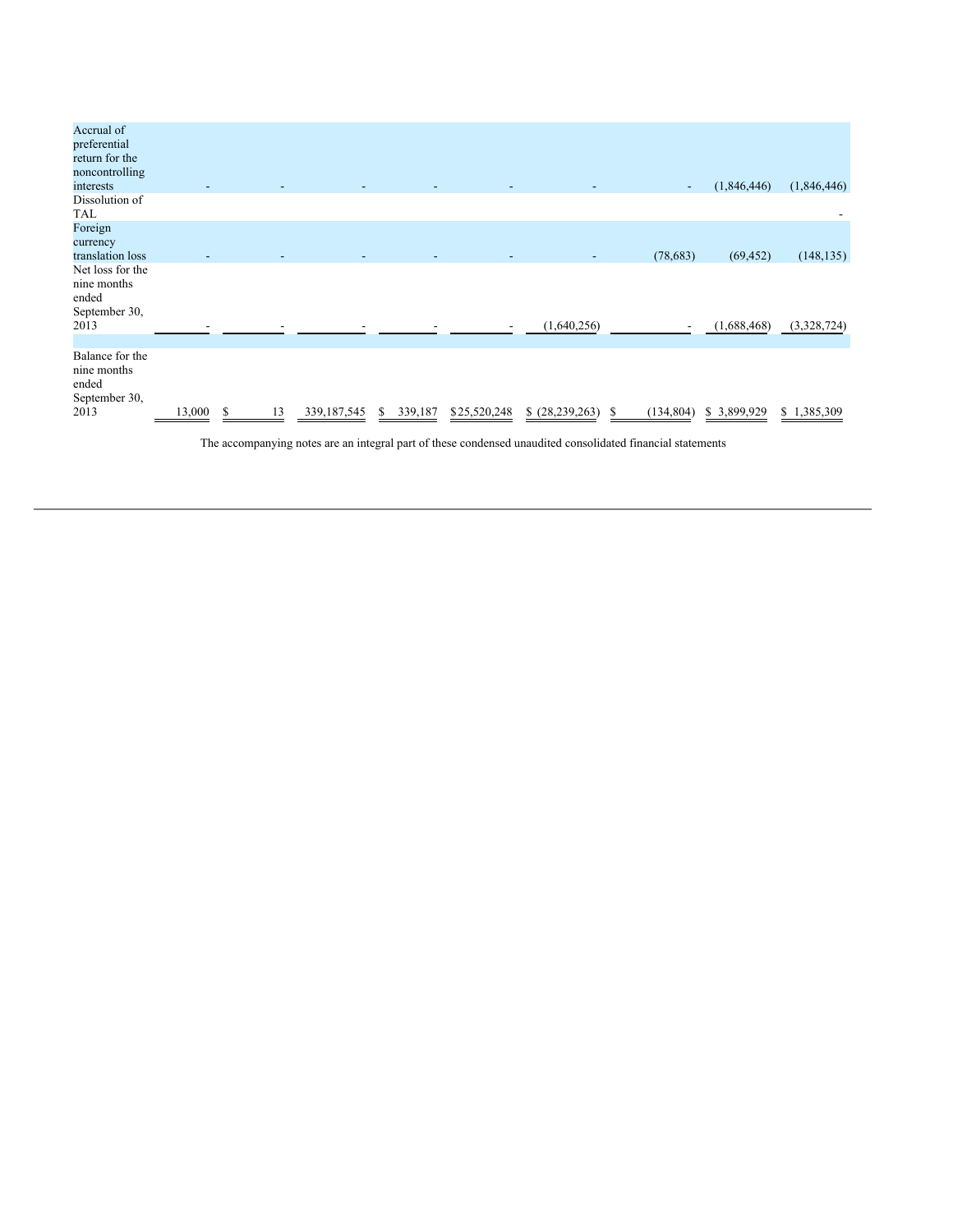### **GLOBAL CLEAN ENERGY HOLDINGS, INC. AND SUBSIDIARIES CONDENSED CONSOLIDATED STATEMENTS OF CASH FLOWS (Unaudited)**

|                                                                             | For the nine months ended<br>September 30, |             |              |                          |  |
|-----------------------------------------------------------------------------|--------------------------------------------|-------------|--------------|--------------------------|--|
|                                                                             |                                            | 2013        |              | 2012                     |  |
| <b>Operating Activities</b>                                                 |                                            |             |              |                          |  |
| Net loss                                                                    | \$                                         | (3,328,724) | S            | (1,976,465)              |  |
| Adjustments to reconcile net loss to net cash used in operating activities: |                                            |             |              |                          |  |
| Foreign currency transaction gain                                           |                                            |             |              | 960                      |  |
| Gain on settlement of liabilities                                           |                                            |             |              | (595, 290)               |  |
| Share-based compensation                                                    |                                            | 122.689     |              | 39,204                   |  |
| Write down of long lived assets                                             |                                            | 15,000      |              | 526,953                  |  |
| Write down of inventory                                                     |                                            | 306,542     |              |                          |  |
| Loss on sale of investment held for sale                                    |                                            | 179,406     |              |                          |  |
| Depreciation and amortization                                               |                                            | 350,956     |              | 211,915                  |  |
| Changes in operating assets and liabilities:                                |                                            |             |              |                          |  |
| Accounts receivable                                                         |                                            | (10,000)    |              | (2,925)                  |  |
| Inventory                                                                   |                                            | 90,721      |              | 109,808                  |  |
| Other current assets                                                        |                                            | 119,222     |              | (52, 942)                |  |
| Deferred growing costs                                                      |                                            |             |              | (1,257,539)              |  |
| Accounts payable and accrued expenses                                       |                                            | 985,846     |              | 795,655                  |  |
| Deferred revenue                                                            |                                            |             |              | (89, 197)                |  |
| Other noncurrent assets                                                     |                                            | 11,217      |              | (11, 849)                |  |
| Net Cash Used in Operating Activities                                       |                                            | (1,157,125) |              | (2,301,712)              |  |
| <b>Investing Activities</b>                                                 |                                            |             |              |                          |  |
| Plantation development costs                                                |                                            | (944, 670)  |              | (1,902,838)              |  |
| Purchase of property and equipment                                          |                                            | (3,106)     |              | (256, 455)               |  |
| Disposal of property and equipment                                          |                                            |             |              | (1,637)                  |  |
| Proceeds from sale of property and equipment                                |                                            | 186,737     |              |                          |  |
| Net Cash Used in Investing Activities                                       |                                            | (761, 039)  |              | (2,160,930)              |  |
|                                                                             |                                            |             |              |                          |  |
| <b>Financing Activities</b>                                                 |                                            |             |              | 250,000                  |  |
| Proceeds from issuance of common stock                                      |                                            |             |              |                          |  |
| Proceeds from exercise of warrants                                          |                                            | 55,041      |              |                          |  |
| Proceeds from issuance of preferred membership in GCE Mexico I, LLC         |                                            | 1,310,030   |              | 4,420,360                |  |
| Payments on capital leases and notes payable                                |                                            | (43,698)    |              | (36, 723)                |  |
| Net Cash Provided by Financing Activities                                   |                                            | 1,321,373   |              | 4,633,637                |  |
| Effect of exchange rate changes on cash                                     |                                            | (104, 237)  |              | 21,645                   |  |
| <b>Net change in Cash and Cash Equivalents</b>                              |                                            | (701, 028)  |              | 192,640                  |  |
| Cash and Cash Equivalents at Beginning of Period                            |                                            | 941,579     |              | 676,780                  |  |
| <b>Cash and Cash Equivalents at End of Period</b>                           | \$                                         | 240,551     | \$           | 869,420                  |  |
|                                                                             |                                            |             |              |                          |  |
| <b>Supplemental Disclosures of Cash Flow Information:</b>                   |                                            |             |              |                          |  |
| Cash paid for interest                                                      | \$                                         | 9,513       | $\mathbb{S}$ | 30,764                   |  |
| Noncash Investing and Financing activities:                                 |                                            |             |              |                          |  |
| Accrual of return on noncontrolling interest                                | \$                                         | 1,846,446   | $\mathbb{S}$ | 1,487,084                |  |
| Acquisitions:                                                               |                                            |             |              |                          |  |
| Intangible assets and equipment acquired                                    | $\mathbb{S}$                               | 4,077,765   |              |                          |  |
| Inventory acquired                                                          |                                            | 430,141     |              |                          |  |
| Other current assets assumed                                                |                                            | 260         |              |                          |  |
| Other current liabilities assumed                                           |                                            | (2,408,066) |              |                          |  |
| Net assets acquired                                                         | $\frac{1}{2}$                              | 2,100,100   | \$           | $\overline{\phantom{a}}$ |  |
|                                                                             | $\overline{\$}$                            |             |              |                          |  |
| Notes payable issued<br>Common stock issued                                 | \$                                         | (1,300,000) |              | $\blacksquare$           |  |
|                                                                             |                                            | (800,000)   |              |                          |  |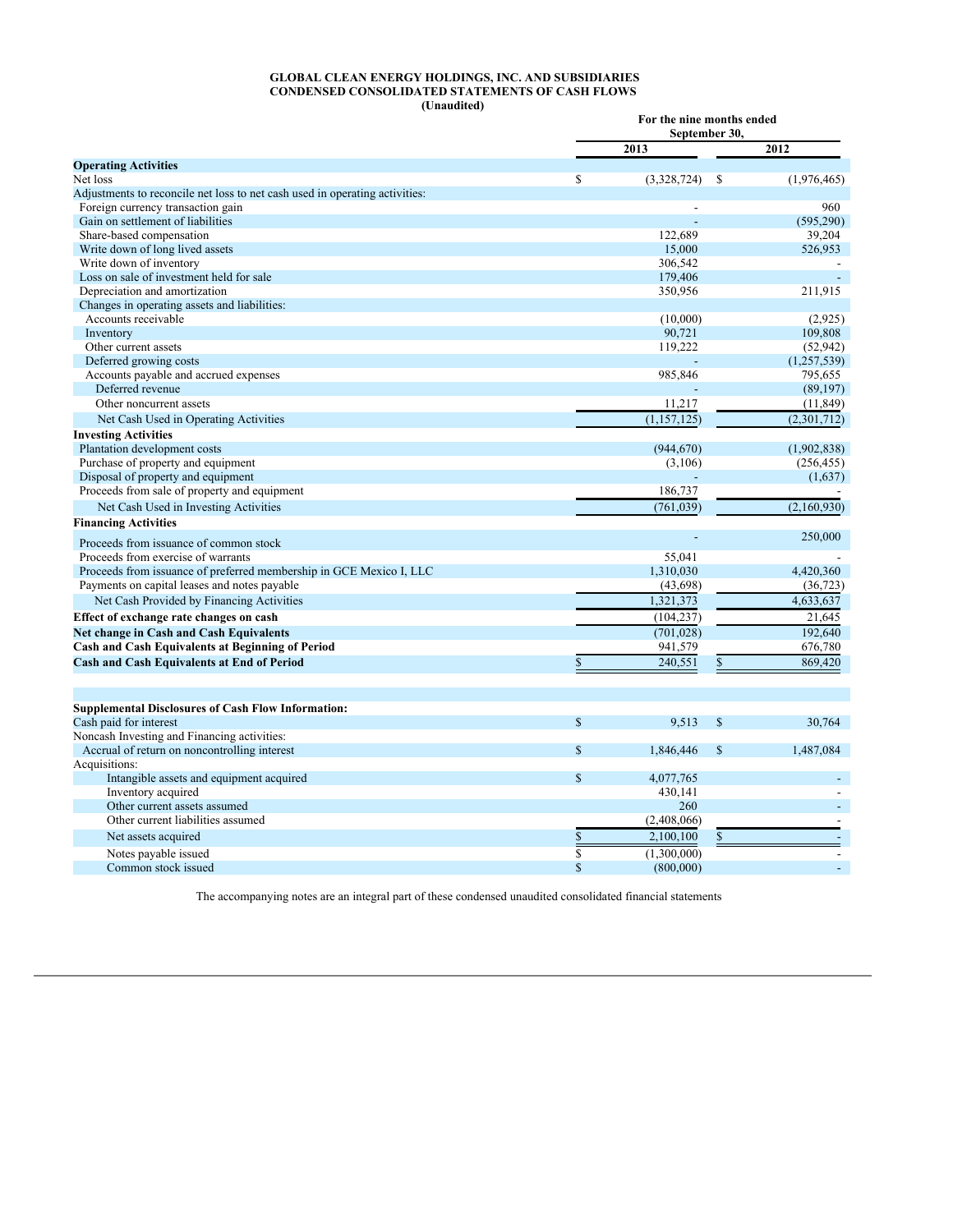### **Note 1 – History and Basis of Presentation**

## *History*

Global Clean Energy Holdings, Inc.(the "Company") is a U.S.-based, multi-national, energy agri-business focused on the development of non-food based bio-feedstocks.

The Company was originally incorporated under the laws of the State of Utah on November 20, 1991. On July 19, 2010, the reincorporation of the company from a Utah corporation to a Delaware corporation was completed, as approved by shareholders.

### *Principles of Consolidation*

The condensed consolidated financial statements include the accounts of Global Clean Energy Holdings, Inc., its subsidiaries, and the variable interest entities of GCE Mexico, and its Mexican subsidiaries (Asideros, Asideros 2 and Asideros 3). All significant intercompany transactions have been eliminated in consolidation.

Generally accepted accounting principles require that if an entity is the primary beneficiary of a variable interest entity (VIE), the entity should consolidate the assets, liabilities and results of operations of the VIE in its consolidated financial statements. Global Clean Energy Holdings, Inc. considers itself to be the primary beneficiary of GCE Mexico, and it's Mexican subsidiaries, and accordingly, has consolidated these entities since their formation beginning in April 2008, with the equity interests of the unaffiliated investors in GCE Mexico presented as Noncontrolling Interests in the accompanying condensed consolidated financial statements.

In March 2013, the Company acquired 100% of all of the outstanding membership interests of Sustainable Oils, LLC, a Delaware limited liability company. Accordingly, the consolidated financial statements for periods after that acquistion include the assets, liabilities and results of operations of that entity.

### *Unaudited Interim Condensed Consolidated Financial Statements*

The accompanying unaudited condensed consolidated financial statements have been prepared by the Company pursuant to the rules and regulations of the Securities and Exchange Commission. Certain information and footnote disclosures normally included in financial statements prepared in accordance with accounting principles generally accepted in the United States of America have been condensed or omitted pursuant to such rules and regulations. In the opinion of management, all adjustments and disclosures necessary for a fair presentation of these financial statements have been included and are of normal, recurring nature. These condensed consolidated financial statements should be read in conjunction with the consolidated financial statements and notes thereto included in the Company's annual report on Form 10-K for the year ended December 31, 2012, as filed with the Securities and Exchange Commission. The consolidated results of operations for the nine months ended September 30, 2013, may not be indicative of the results that may be expected for the year ending December 31, 2013.

#### *Accounting for Agricultural Operations*

All costs incurred until the actual planting of the Jatropha Curcas plant are capitalized as plantation development costs, and are included in "Property and Equipment" on the balance sheet. Plantation development costs are being accumulated in the balance sheet during the development period and are accounted for in accordance with accounting standards for Agricultural Producers and Agricultural Cooperatives. The direct costs associated with each farm and the production of the Jatropha revenue streams have been deferred and accumulated as a noncurrent asset, "Deferred Growing Costs", on the balance sheet. These costs will be recognized as a Cost of Good Sold in the period the revenue is recognized. Other general costs without expected future benefits are expensed when incurred.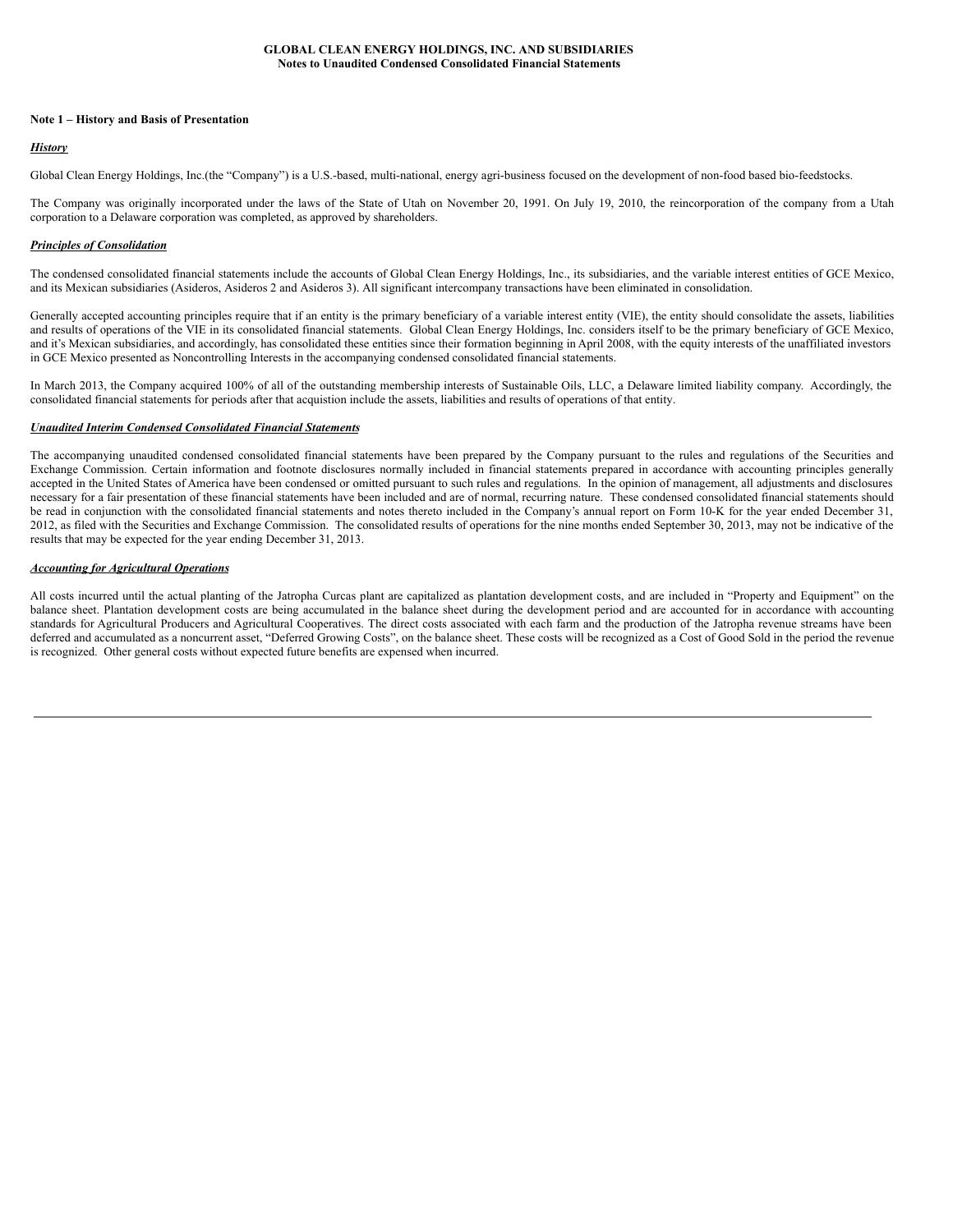#### *Income/Loss per Common Share*

Income/Loss per share amounts are computed by dividing income or loss applicable to the common shareholders of the Company by the weighted-average number of common shares outstanding during each period. Diluted income or loss per share amounts are computed assuming the issuance of common stock for potentially dilutive common stock equivalents. The number of dilutive warrants and options is computed using the treasury stock method, whereby the dilutive effect is reduced by the number of treasury shares the Company could purchase with the proceeds from exercises of warrants and options. As of September 30, 2013 and 2012, all convertible instruments were anti-dilutive.

The following instruments are currently antidilutive and have been excluded from the calculations of diluted income or loss per share at September 30, 2013 and 2012, as follows:

|                                               | September 30, |             |
|-----------------------------------------------|---------------|-------------|
|                                               | 2013          | 2012        |
| Convertible notes                             | 18,900,000    | 18,900,000  |
| Convertible preferred stock - Series B        | 11,818,181    | 11,818,181  |
| Warrants                                      | 1,708,184     | 24,585,662  |
| Compensation-based stock options and warrants | 63,425,311    | 57,981,483  |
|                                               | 95,851,676    | 113,285,326 |

#### *Revenue Recognition*

Revenue is recognized when all of the following criteria are met: persuasive evidence of an arrangement exists; delivery has occurred or services have been rendered; the seller's price to the buyer is fixed or determinable; collectability is reasonably assured; and title and the risks and rewards of ownership have transferred to the buyer. Value added taxes collected on revenue transactions are excluded from revenue and are included in accounts payable until remittance to the taxation authority.

Jatropha oil revenue - The Company's primary source of revenue will be crude Jatropha oil. Revenue will be recognized net of sales or value added taxes and upon transfer of significant risks and rewards of ownership to the buyer. Revenue is not recognized when there are significant uncertainties regarding recovery of the consideration due, associated costs or the possible return of goods. For the three quarters ended September 30, 2013, the company had no significant Jatropha Oil Revenue.

Advisory services revenue - The Company provides development and management services to other companies regarding their bio-fuels and/or feedstock-Jatropha development operations, on a fee for services basis. The advisory services revenue is recognized upon completion of the work in accordance with the separate contract.

Agricultural subsidies income - the Company receives agricultural subsidies from the Mexican government. Due to the uncertainty of these payments, the income is recognized when the payments are received.

### **Comprehensive Loss**

Comprehensive loss is defined to include all changes in equity except those resulting from investments by owners and distributions to owners. Among other disclosures, ASC 220, Comprehensive income (loss) requires that all items that are required to be recognized under current accounting standards as components of comprehensive income be reported in a financial statement that is displayed with the same prominence as other financial statements. For the years presented, the Company's comprehensive income (loss) includes net income (loss) and foreign currency translation adjustments and is presented in the consolidated statements of comprehensive loss.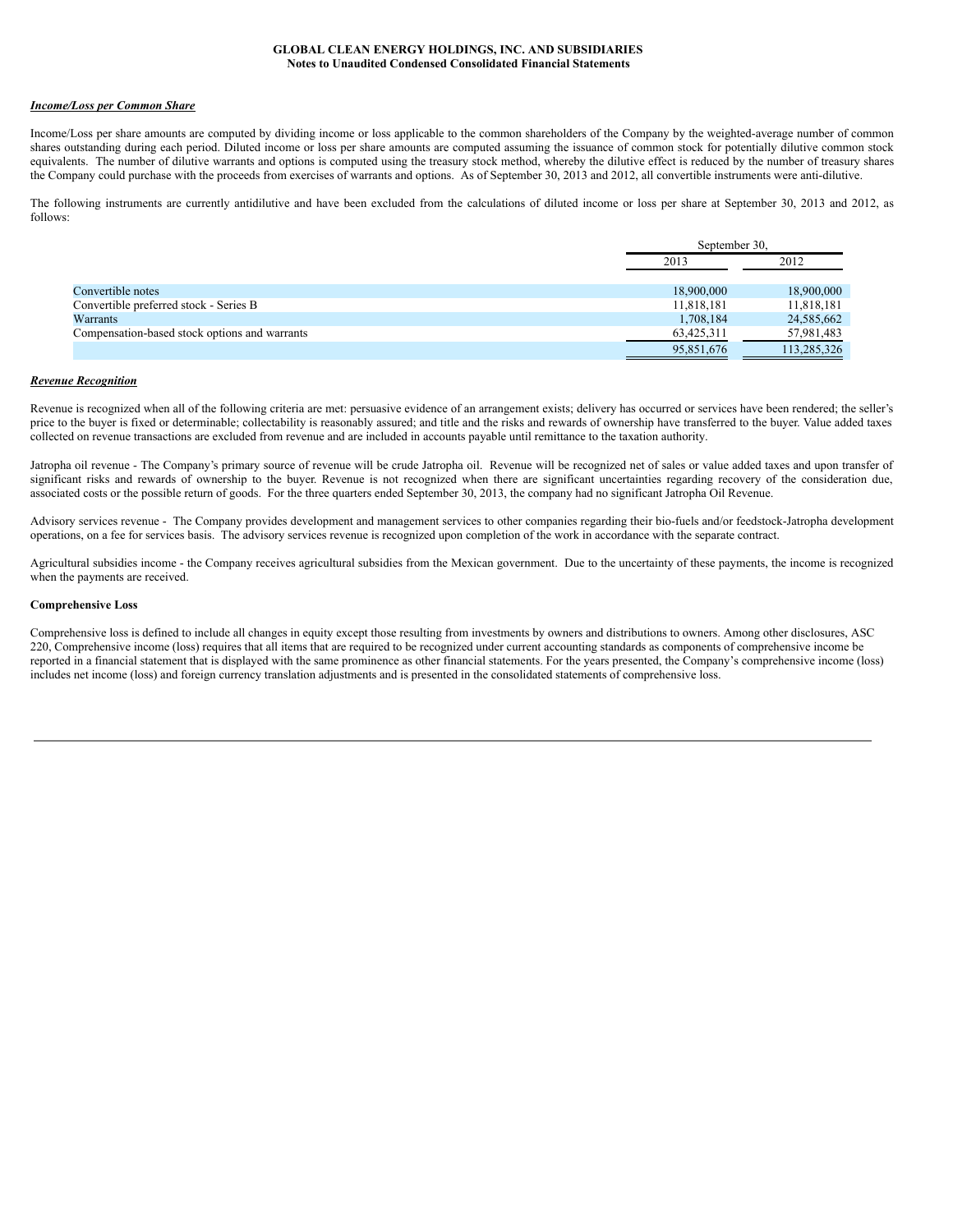On January 1, 2012, we adopted Financial Accounting Standards Board (FASB) Accounting Standards Update (ASU) 2011-05, an amendment to Accounting Standards Codification (ASC) 220, Comprehensive Income. ASU 2011-05 introduces a new statement, the Consolidated Statement of Comprehensive Income, which begins with net loss and adds or deducts other recognized changes in assets and liabilities that are not included in net earnings, but are reported directly to equity, under U.S. GAAP. For example, unrealized changes in currency translation adjustments are included in the measure of comprehensive loss but are excluded from net loss. The amendments became effective since the first quarter 2012 financial statements. The amendments affect only the display of those components of equity categorized as other comprehensive loss and do not change existing recognition and measurement requirements that determine net loss.

### **Foreign Currency Translation**

In April 2008, the Company entered into a joint venture establishing a company in Mexico. The functional currency is the Mexican Peso. All transactions are translated into U.S. dollars for financial reporting purposes. Balance Sheet accounts are translated at the end-of-period rates while income and expenses are translated at the average of the beginning and end of period rates. The Mexico Peso Balance Sheet foreign currency exchange rate at September 30, 2013 was 13.14% and the income statement average beginning and ending rate was 12.90%. For the nine month period of September 30, 2013 and 2012, translation losses amounted to \$148,135 and \$1,064,067, respectively and are shown as a separate component of comprehensive income and stockholders' equity as accumulated other comprehensive income and noncontrolling interest.

### **Note 2 – Going Concern Considerations**

The accompanying unaudited condensed consolidated financial statements have been prepared assuming that the Company will continue as a going concern. As shown in the accompanying condensed consolidated financial statements, the Company incurred losses from continuing operations applicable to its common shareholders of \$3,328,724 and \$1,976,465 for the nine-months ended September 30, 2013, and September 30, 2012, respectively, has an accumulated deficit applicable to its common shareholders of \$28,239,264 at September 30, 2013. The Company also used cash in operating activities of \$1,157,125 and \$2,301,712 during the nine-month period ended September 30, 2013 and September 30, 2012, respectively. At September 30, 2013, the Company has negative working capital of \$5,095,365 and a stockholders' deficit attributable to its stockholders of \$2,514,620. These factors raise substantial doubt about the Company's ability to continue as a going concern.

The Company commenced its new business related to the cultivation and production of oil from the seed of the Jatropha plant in September 2007. Management plans to meet its cash needs through various means including securing financing, entering into joint ventures, and developing the current business model. In order to fund its operations, the Company has to date received \$20,870,733 in capital contributions from the preferred membership interest in GCE Mexico I, LLC ("GCE Mexico"), has issued mortgages in the total amount of \$5,110,189 for the acquisition of land. The Company is developing the new business operation to participate in the rapidly growing bio-diesel industry. While the Company expects to be successful in this new venture, there is no assurance that its business plan will be economically viable. The ability of the Company to continue as a going concern is dependent on that plan's success. The financial statements do not include any adjustments that might be necessary if the Company is unable to continue as a going concern.

### **Note 3 – Jatropha Business Venture**

The Company entered into the bio-fuels business in 2007 by acquiring certain trade secrets, know-how, business plans, term sheets, business relationships, and other information relating to the cultivation and production of seed oil from the Jatropha plant for the production of bio-diesel, and by entering into certain employment agreements and property management agreements. Subsequent to entering into these transactions, the Company identified certain real property in Mexico it believed to be suitable for cultivating the Jatropha plant. During 2008, GCE Mexico's subsidiary acquired the land in Mexico for the cultivation of the Jatropha plant. In July 2009, the Company acquired Technology Alternatives, Limited ("TAL"), a company formed under the laws of Belize that had developed a farm in Belize for cultivation of the Jatropha plant and provided technical advisory services for the propagation of the Jatropha plant. In March 2010, the Company formed Asideros 2, a Mexican corporation, which has acquired additional land in Mexico adjacent to the land acquired by Asideros 1. All of these transactions are described in further detail in the remainder of the notes.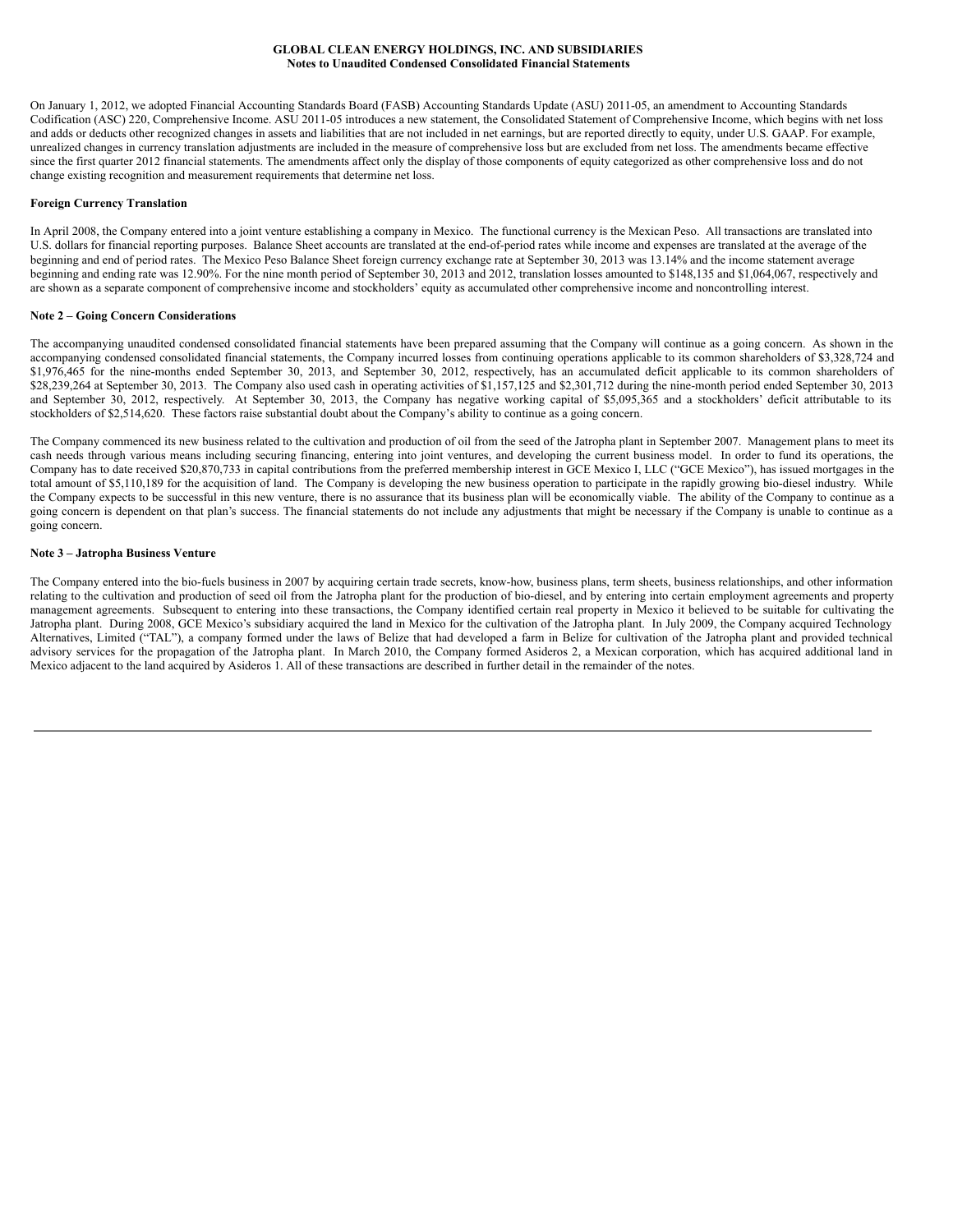## **LODEMO Agreement**

On October 15, 2007, the Company entered into a service agreement with Corporativo LODEMO S.A DE CV, a Mexican corporation (the LODEMO Group), to provide services related to the establishment, development, and day-to-day operations of the Company's Jatropha Business in Mexico. The Agreement had a 20-year term but could be terminated or modified earlier by the Company under certain circumstances. In June 2009, the scope of work previously performed by LODEMO was reduced and modified based upon certain labor functions being provided internally by the Company and by Asideros, the Company's Mexican subsidiary, on a go-forward basis. This agreement was cancelled in 2009. As of September 30, 2013 and as of December 31, 2012, the Company's financial statements reflect that it owes the LODEMO Group \$251,500 for accrued, but unpaid, compensation and cost. The Company disputes the total of these charges and has been in discussions with LODEMO to resolve this liability.

### **GCE Mexico I, LLC and Subsidiaries**

GCE Mexico was organized primarily to facilitate the acquisition of the initial 5,000 acres of farm land (the Jatropha Farm) in the State of Yucatan in Mexico to be used primarily for the (i) cultivation of *Jatropha curcas*, (ii) the marketing and sale of the resulting fruit, seeds, or pre-processed crude Jatropha oil, whether as biodiesel, feedstock, biomass or otherwise, and (iii) the sale of carbon value, green fuel value, or renewable energy credit value (and other similar environmental attributes) derived from activities at the Jatropha Farm.

Under GCE Mexico's operating agreement, as amended (the "LLC Agreement"), the Company owns 50% of the issued and outstanding common membership units of GCE Mexico. The remaining 50% of the common membership units was initially issued to five investors. The Company and the other owners of the common membership interest were not required to make capital contributions to GCE Mexico.

In addition, two investors agreed to invest in GCE Mexico through the purchase of preferred membership units and through the funding of the purchase of land in Mexico. An aggregate of 1,000 preferred membership units were issued to these two investors who each agreed to make capital contributions to GCE Mexico in installments and as required, fund the development and operations of the Jatropha Farm. In November 2012, one of the two investors transferred 100% of the interest to the other investor. The preferred members have made capital contributions of \$1,310,030 and \$4,420,360 during the nine months ended September 30, 2013 and September 30, 2012, respectively, and total contributions of \$20,870,733 have been received by GCE Mexico from these investors since the execution of the LLC Agreement. The LLC Agreement calls for additional contributions from the investors, as requested by management and as required by the operation in 2013 and the following years. The holder of the preferred membership interest is entitled to earn a preferential 12% per annum cumulative compounded return on the cumulative balance of the preferred membership interest. The preferential return increased by \$1,846,446, and \$1,487,084 during the nine months ended September 30, 2013 and September 30, 2012, respectively, and totals \$6,810,029 since the execution of the LLC Agreement.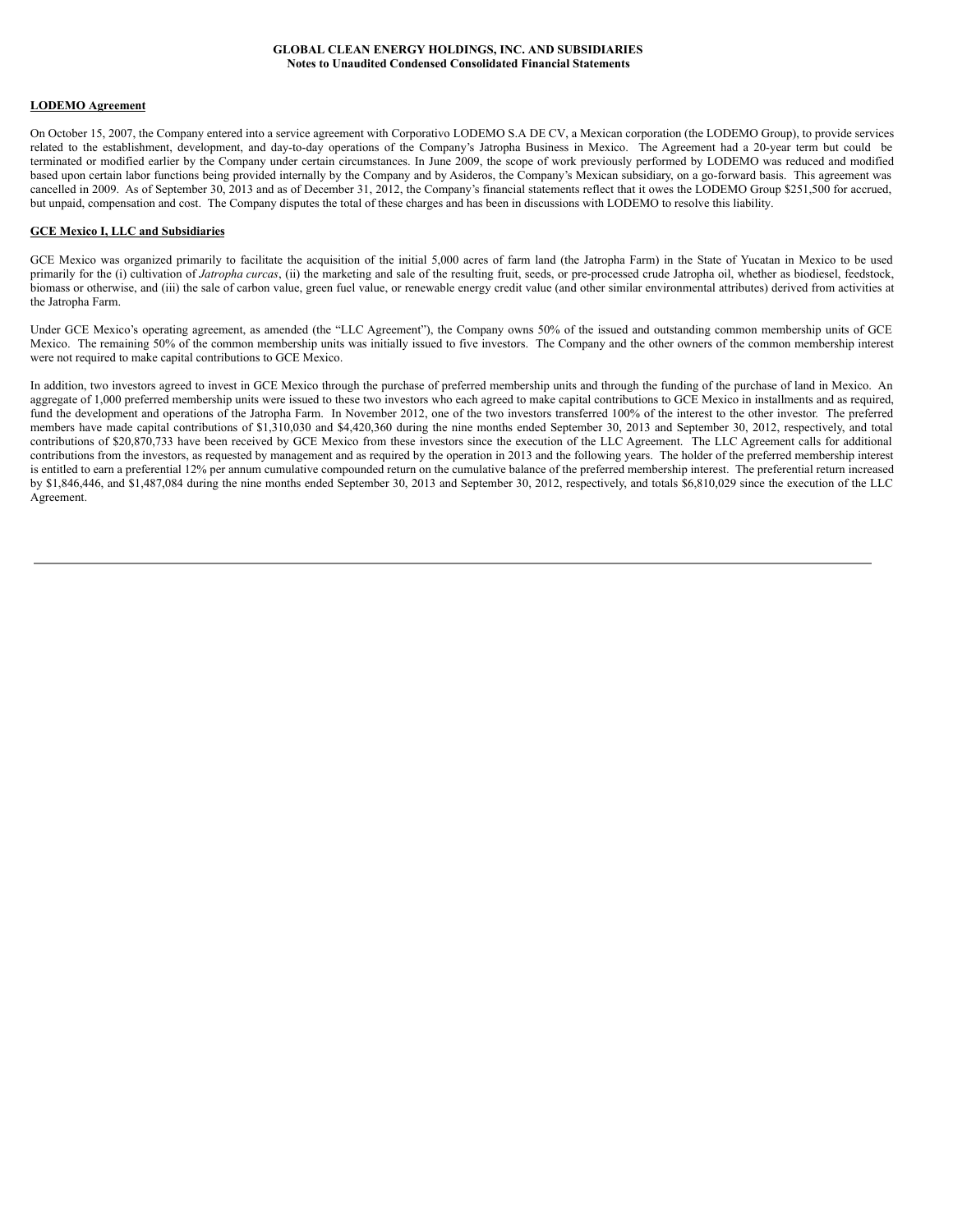The net income or loss of the three Mexican subsidiaries that own the Mexico farms is allocated to the shareholders based on their respective equity ownership; 99% of the equity of each subsidiary is owned by GCE Mexico and 1% is owned by the Company. GCE Mexico has no operations separate from its investments in the Mexican subsidiaries. According to the LLC Agreement of GCE Mexico, the net loss of GCE Mexico is allocated to its members according to their respective investment balances. Accordingly, since the common membership interest did not make a capital contribution, all of the losses have been allocated to the preferred membership interest. The noncontrolling interest presented in the accompanying consolidated balance sheets includes the carrying value of the preferred membership interests and of the common membership interests owned by the Investors, and excludes any common membership interest in GCE Mexico held by the Company.

#### **Technology Alternatives, Limited**

On July 9, 2009, the Company purchased 100% of the stock of Technology Alternatives, Limited ("TAL"), a company formed under the laws of Belize in Central America. TAL owned approximately 400 acres of land that was used as a Jatropha farm. The land was sold in May 2013.

The Company owed the former shareholders of TAL \$526,462 Belize dollars, including capitalized interest of \$10,322 Belize Dollars (US \$280,170 based on exchange rates in effect on the funding date of May 17, 2013). The holders agreed to accept \$195,747 USD as payment in full for the promissory notes when the land was sold on May 17, 2013 at a discounted sales price of \$395,000 USD. The unpaid principal balance of \$84,422 of the notes, plus accrued interest of \$28,078, was forgiven by the shareholders and written off by the Company. The related gain on forgiveness is included in Loss on Sale of Investment Held for Sale on the statement of operations.

#### **Note 4 – Property and Equipment**

Property and equipment are as follows:

|                               | September 30,<br>2013 |          | December 31,<br>2012 |
|-------------------------------|-----------------------|----------|----------------------|
| Land                          | \$<br>4,488,103       | <b>S</b> | 4,539,314            |
| Plantation development costs  | 10,202,721            |          | 9,229,638            |
| Plantation equipment          | 1,694,564             |          | 1,546,971            |
| Office equipment              | 109,005               |          | 108,598              |
| Total cost                    | 16,494,393            |          | 15,424,521           |
| Less accumulated depreciation | (1,083,762)           |          | (865,518)            |
| Property and equipment, net   | 15,410,631            |          | 14,559,002           |

Commencing in June 2008, Asideros I purchased certain equipment for purposes of rapidly clearing the land, preparing the land for planting, and actually planting the Jatropha trees. The Company has capitalized farming equipment and costs related to the development of land for farm use in accordance with generally accepted accounting principles for accounting by agricultural producers and agricultural cooperatives. Plantation equipment is depreciated using the straight-line method over estimated useful lives of 5 to 15 years. Depreciation expense has been capitalized as part of plantation development costs through the date that the plantation becomes commercially productive. The initial plantations were deemed to be commercially productive on October 1, 2009, at which date the Company commenced the depreciation of plantation development costs over estimated useful lives of 10 to 35 years, depending on the nature of the development. Developments and other improvements with indefinite lives are capitalized and not depreciated. Other developments that have a limited life and intermediate-life plants that have growth and production cycles of more than one year are being depreciated over their useful lives once they are placed in service. The land, plantation development costs, and plantation equipment are located in Mexico.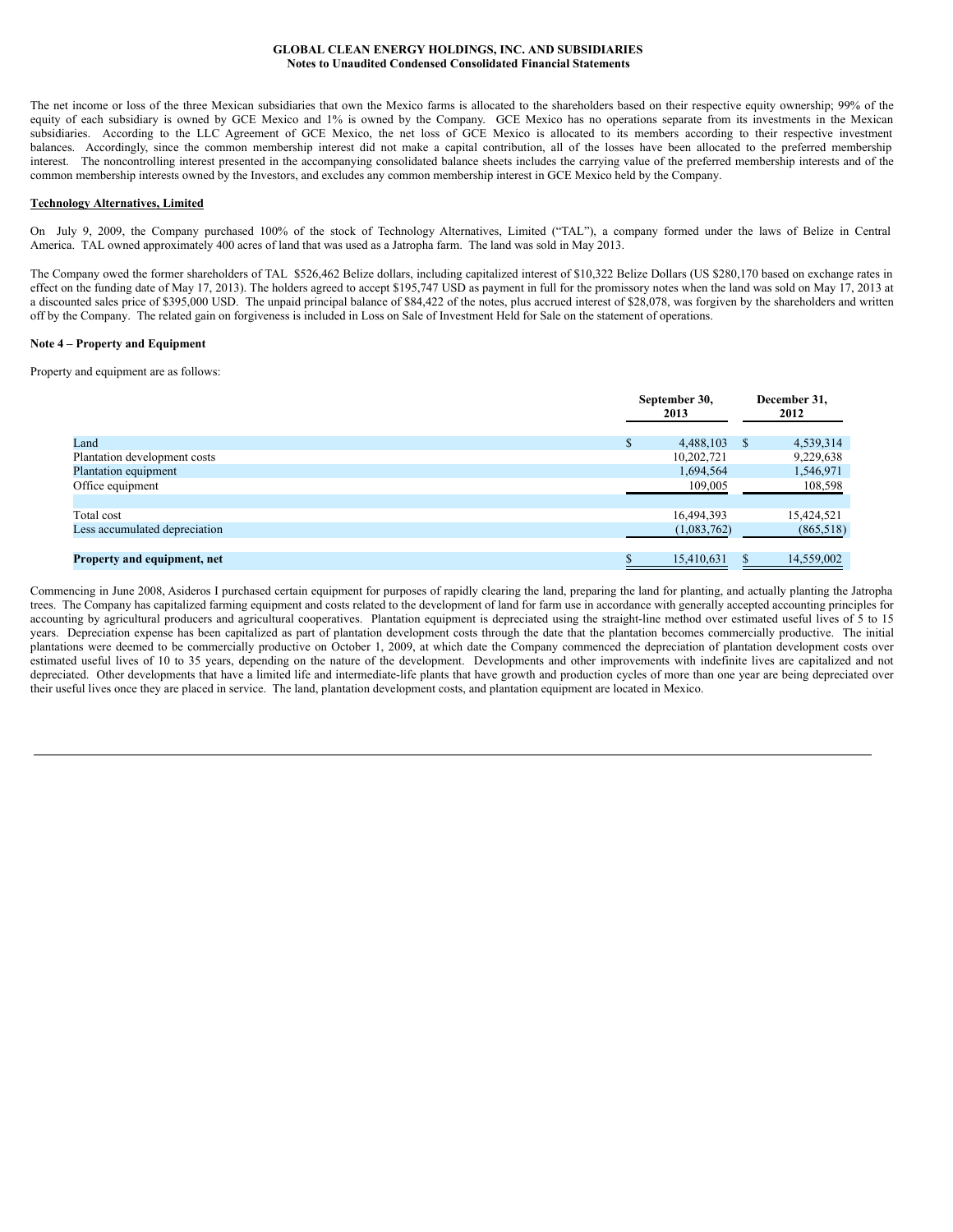#### **Note 5 – Intangible Assets**

In March 2013, the Company purchased certain intangible assets as part of the acquisition of Sustainable Oils, LLC. See further discussion on acquisition in Note 10. The intangible assets include three patents and the related intellectual property associated with these patents. These intangible assets acquired have an expected useful life of 17 years and are carried at cost less any accumulated amortization and any impairment losses.

Amortization is calculated using the straight-line method to allocate the cost of the intangible assets over their estimated useful lives of 17 years. Any future costs associated with the maintenance of these patents with indefinite lives will be capitalized and not amortized.

#### **Note 6 – Debt**

#### **Notes Payable to Shareholders**

Included in notes payable on the accompanying consolidated balance sheet, the Company has notes payable to certain shareholders in the aggregate amount of \$26,000 at September 30, 2013 and December 31, 2012. The notes originated in 1999, bear interest at 12%, are unsecured, and are currently in default. Accrued interest on the notes totaled \$51,858 at September 30, 2013 and December 31, 2012, respectively.

As more fully disclosed in Note 3 the Company had issued promissory notes to the former shareholders of TAL in the aggregate amount of \$526,462 Belize dollars, (US \$268,630 based on exchange rates in effect at December 31, 2012), including capitalized interest of \$10,322 Belize Dollars. The notes were secured by a mortgage on the land and related improvements, all of which were sold on May 17, 2013 at a discounted price of \$395,000. The holders agreed to accept \$195,747 as payment in full for these mortgage notes when the land was sold on May 17, 2013. The balance of \$84,422 in notes payable was forgiven by the holders and written off.

#### **Convertible Notes Payable**

In March 2010, the Company entered into a securities purchase agreement with the preferred members of GCE Mexico pursuant to which the Company issued senior unsecured convertible promissory notes in the original aggregate principal amount of \$567,000 and warrants to acquire an aggregate of 1,890,000 shares of the Company's common stock. The Convertible Notes mature on the earlier of (i) March 16, 2012, or (ii) upon written demand of payment by the note holders following the Company's default thereunder. The maturity date of the Convertible Notes may be extended by written notice made by the note holders at any time prior to March 16, 2012. The notes, plus any related accrued interest, were due on September 30, 2013. The holders of these notes have not yet declared a formal default and have not taken any action to foreclose. The holders of the loans have previously voluntarily agreed to extend the maturity date of these loans. Interest accrues on the convertible notes at a rate of 5.97% per annum, and is payable quarterly in cash, in arrears, on each nine-month anniversary of the issuance of the convertible notes. The Company may at its option, in lieu of paying interest in cash, pay interest by delivering a number of unregistered shares of its common stock equal to the quotient obtained by dividing the amount of such interest by the arithmetic average of the volume weighted average price for each of the five consecutive trading days immediately preceding the interest payment date. At any time following the first anniversary of the issuance of the Convertible Notes, at the option of the note holders, the outstanding balance thereof (including unpaid interest) may be converted into shares of the Company's common stock at a conversion price equal to \$0.03. The conversion price may be adjusted in connection with stock splits, stock dividends and similar events affecting the Company's capital stock. The convertible notes rank senior to all other indebtedness of the Company, and thereafter will remain senior or pari passu with all accounts payable and other similar liabilities incurred by the Company in the ordinary course of business. The Company may not prepay the convertible notes without the prior consent of the Investors.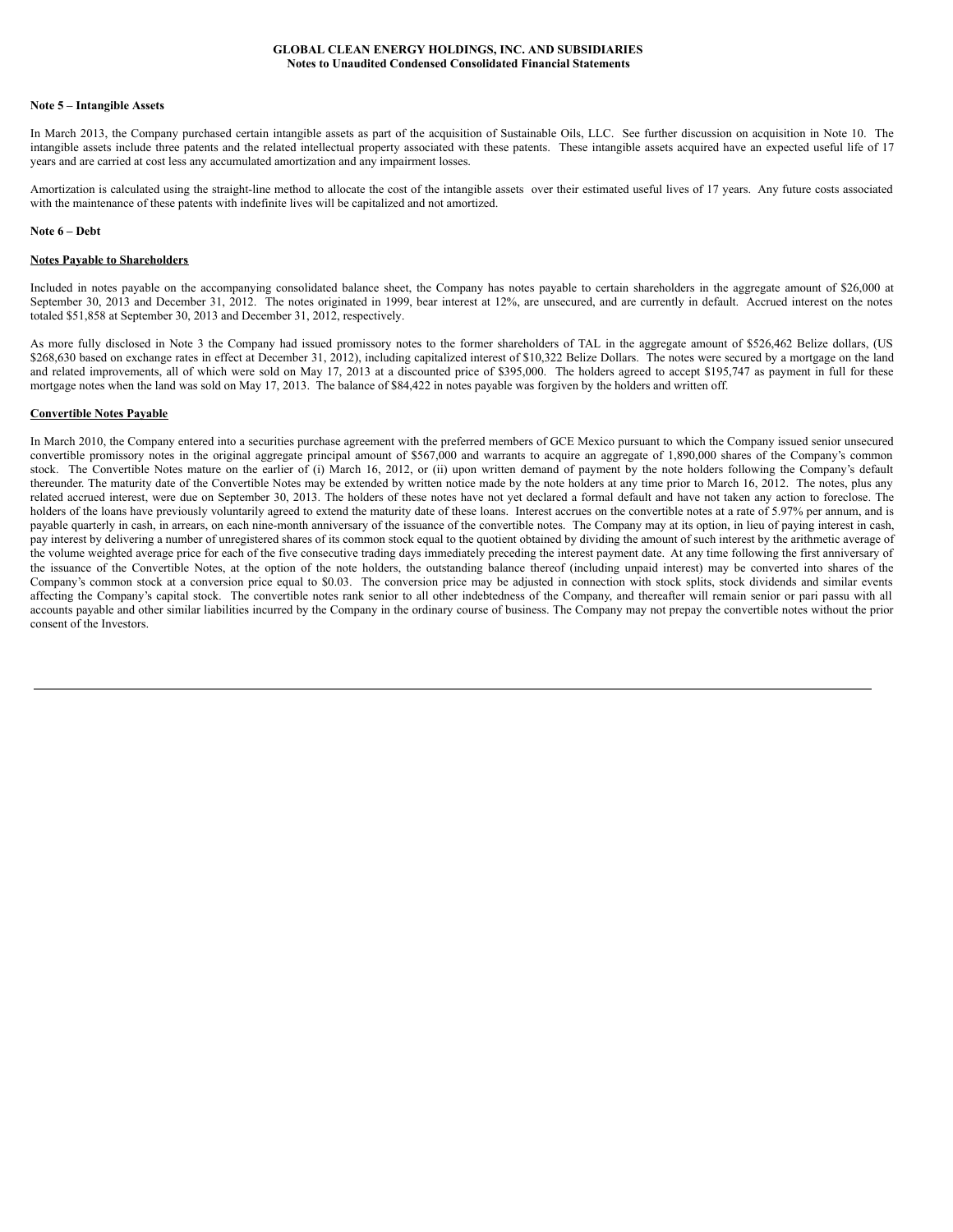### **Mortgage Notes Payable**

The investors holding the preferred membership units of GCE Mexico also directly funded the purchase by Asideros I of approximately 5,000 acres of land in the State of Yucatan in Mexico by the payment of \$2,051,282, The land was acquired in the name of Asideros I, and Asideros I issued a mortgage in the amount of \$2,051,282 in favor of the two original investors. These two investors also directly funded the purchase by Asideros 2 of approximately 4,500 acres, and a second parcel by Asideros 2 of approximately 600 acres of land adjacent to the land owned by Asideros by the total payment of \$963,382. The land was acquired in the name of Asideros 2 and Asideros 2 issued mortgages in the amount of \$963,382 in favor of these two investors. These mortgages bear interest at the rate of 12% per annum, payable quarterly. The parties have agreed to accrue the interest until such time as the Board determines that there is sufficient cash flow to pay all accrued interest. The initial mortgage, including any unpaid interest, is due in April 2018. The second mortgage, including any unpaid interest, is due in February 2020.

In October 2011, the two original investors also directly funded the purchase by Asideros 3 of approximately 5,600 acres for a total \$2,095,525. The land was acquired in the name of Asideros 3 and Asideros 3 issued mortgages in the amount of \$2,095,525 in favor of these two investors. These mortgages bear interest at the rate of 12% per annum, payable quarterly. The Board has directed that this interest shall continue to accrue until such time as the Board determines that there is sufficient cash flow to pay all accrued interest. The initial mortgage, including any unpaid interest, is due in October 2021.

In November 2012, one of the two holders of the preferred membership interests acquired all of the ownership interests of the other member. Accordingly, all of the foregoing obligations are now owed to the sole holder of GCE Mexico's preferred membership interests.

#### **Promissory Notes Payable**

In March 2013, the Company issued a secured promissory note in the principal amount of \$1,300,000 to Targeted Growth, Inc. as part of the acquisition of Sustainable Oils, LLC. The note bears an interest rate of ten percent (10.0%) per annum, and is payable upon the earlier of the following: (a) to the extent of 35.1% of, and on the third business day after, the receipt by the Company of any Qualified Funding; or (b) September 13, 2014 (the "Maturity Date"). The term "Qualified Funding" means all equity funding in excess of the \$800,000, in the aggregate, received by the Company, its subsidiary or an affiliate after the date hereof for its Camelina business.

#### **Settlement of Liabilities**

The Company has settled certain liabilities previously carried on the consolidated balance sheet, which settlements resulted in gains from the extinguishment of liabilities. There was a\$24,966 gain on settlement of liabilities for the nine months ended September 30, 2013, and a gain of \$595,290 for the nine months ended September 30, 2012. The gain in 2012 was primarily from the settlement or expiration of historic liabilities primarily incurred by prior management in connection with the discontinued pharmaceutical operations. In addition, the Company wrote off certain liabilities that had been extinguished with the passage of time for collection under applicable statutues of limitation laws.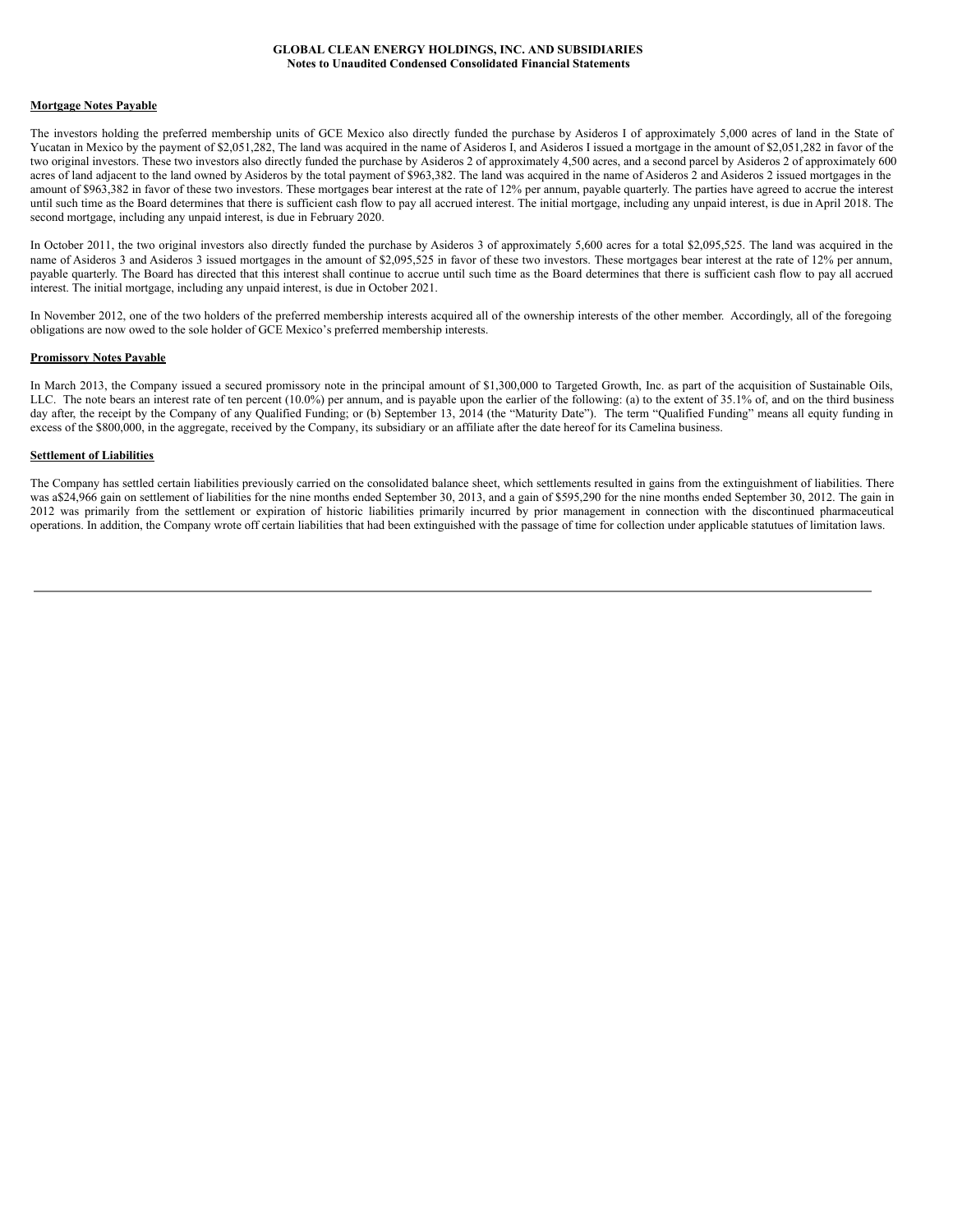#### **Note 7 - Common Stock**

In March 2013, the Company issued 40,000,000 shares, at \$.02 per share as partial considertion of the business purchase that included certain assets, patents, and other intellectual property and rights related to the development of Camelina sativa as a biofuels feedstock that it acquired.

### **Note 8 – Stock Options and Warrants**

### **Stock Options and Compensation-Based Warrants**

The Company has an incentive stock option plan wherein 20,000,000 shares of the Company's common stock are reserved for issuance thereunder.

Additionally, Richard Palmer, the President of the Company has been granted stock options to purchase 12,000,000 shares of the Company's common stock, subject to the Company's achievement of certain market capitalization goals.

No income tax benefit has been recognized for share-based compensation arrangements. The Company has recognized plantation development costs totaling \$124,565 related to a liability that was satisfied by the issuance of warrants in 2008. Otherwise, no share-based compensation cost has been capitalized in theconsolidated balance sheet.

A summary of the status of options and compensation-based warrants at September 30, 2013, and changes during the nine months then ended is presented in the following table:

|                                   | <b>Shares</b><br>Under<br>Option | Weighted<br>Average<br><b>Exercise</b><br>Price | Weighted<br>Average<br>Remaining<br>Contractual<br>Life | Aggregate<br><b>Intrinsic</b><br>Value |
|-----------------------------------|----------------------------------|-------------------------------------------------|---------------------------------------------------------|----------------------------------------|
| Outstanding at December 31, 2012  | 68,608,483                       | 0.02<br>- \$                                    | 4.3 years $\$$                                          |                                        |
| Granted                           | 6,850,000                        | 0.01                                            |                                                         |                                        |
| Exercised                         | (1,477,089)                      | 0.01                                            |                                                         |                                        |
| Forfeited                         | (5,630,000)                      | 0.01                                            |                                                         |                                        |
| Expired                           | (4,926,083)                      | 0.03                                            |                                                         |                                        |
|                                   |                                  |                                                 |                                                         |                                        |
| Outstanding at September 30, 2013 | 63,425,311                       | 0.02                                            | 5.4 years $\sqrt{ }$                                    | 246,724                                |
|                                   |                                  |                                                 |                                                         |                                        |
| Exercisable at September 30, 2013 | 41,814,900                       | 0.03<br><sup>\$</sup>                           | 3.0 years                                               | 116,224                                |

The fair value of other stock option grants and compensation-based warrants is estimated on the date of grant or issuance using the Black-Scholes option pricing model. Options to purchase 6,850,000 shares of common stock were issued in the nine-month period ended September 30, 2013 and none in the nine-month period ended 2012. The weighted average fair value of stock options issued during the nine months ended September 30, 2013 as \$0.15. The weighted-average assumptions used for the stock options granted and compensation-based warrants issued during the nine months ended September 30, 2013 were risk-free interest rate of 1.13%, volatility of 181%, expected life of 5.0 years, and dividend yield of zero. The expected life of stock options represents the period of time that the stock options granted are expected to be outstanding prior to exercise. The expected volatility is based on the historical price volatility of the Company's common stock. The risk-free interest rate represents the U.S. Treasury constant maturities rate for the expected life of the related stock options. The dividend yield represents anticipated cash dividends to be paid over the expected life of the stock options. The intrinsic values are based on a September 30, 2013 closing price of \$0.02 per share.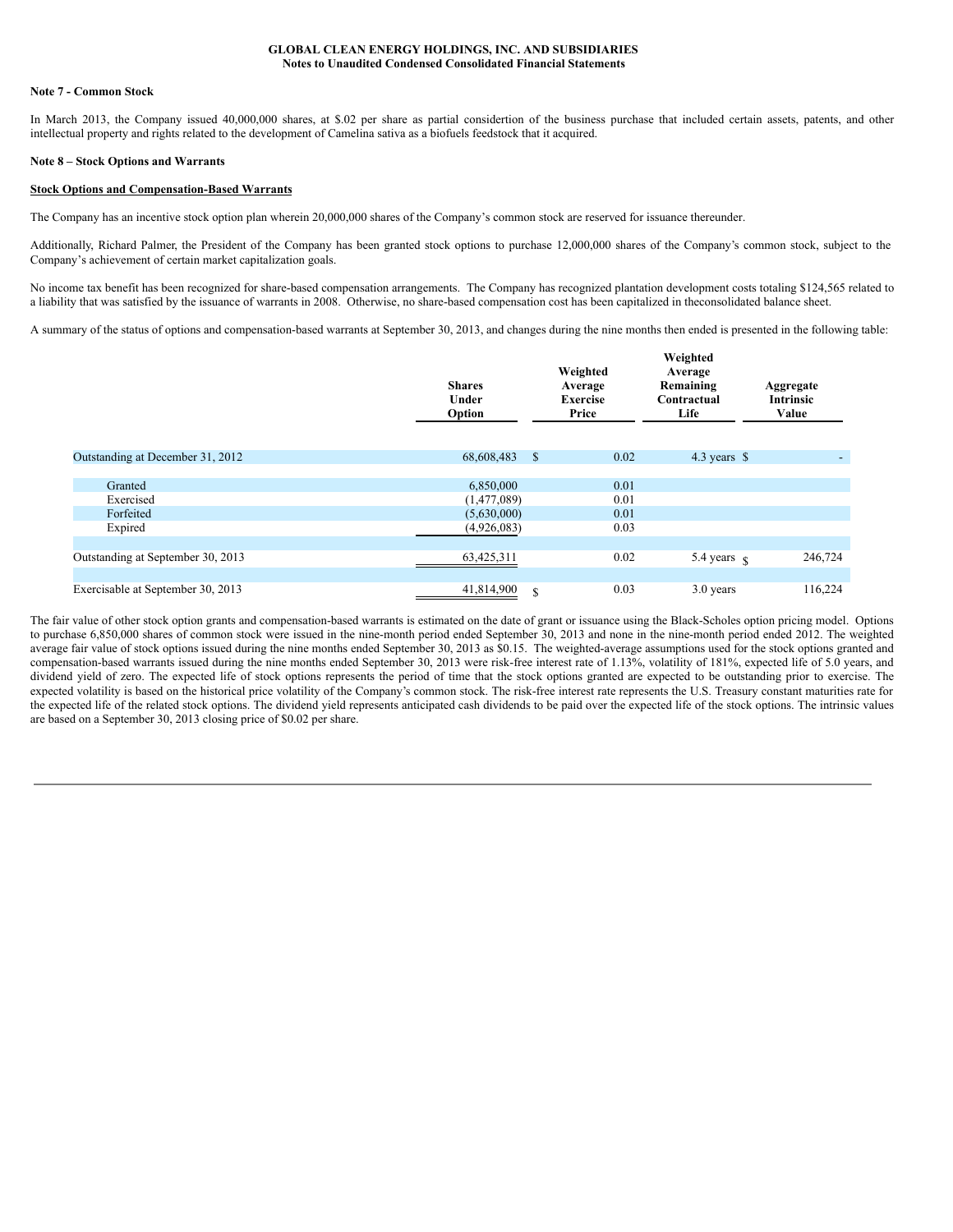Share-based compensation from all sources recorded during the nine months ended September 30, 2013 and 2012 was \$122,689 and \$39,204, respectively, and is reported as general and administrative expense in the accompanying condensed consolidated statements of operations. As of September 30, 2013, there is approximately \$55,765 of unrecognized compensation cost related to stock-based payments that will be recognized over a weighted average period of approximately .34 years.

## **Stock Warrants**

A summary of the status of the warrants outstanding at September 30, 2013, and changes during the nine months then ended is presented in the following table:

|                                   | <b>Shares</b><br>Under<br>Warrant | Weighted<br>Average<br><b>Exercise</b><br>Price | Weighted<br>Weighted<br>Average<br>Remaining<br><b>Contractual life</b> |              | Aggregate<br>Intrinsic<br>Value |
|-----------------------------------|-----------------------------------|-------------------------------------------------|-------------------------------------------------------------------------|--------------|---------------------------------|
| Outstanding at December 31, 2012  | 24,585,662                        | 0.01                                            | .75 years                                                               | $\mathbb{S}$ |                                 |
|                                   |                                   |                                                 |                                                                         |              |                                 |
| Issued                            | -                                 |                                                 |                                                                         |              |                                 |
| Exercised                         | (4,026,954)                       | 0.01                                            |                                                                         | \$.          | (40,270)                        |
| Expired                           | (18, 850, 524)                    | 0.01                                            |                                                                         | \$           | (188, 505)                      |
|                                   |                                   |                                                 |                                                                         |              |                                 |
| Outstanding at September 30, 2013 | 1,708,184                         | 0.01                                            | .25 years                                                               | \$           | 85,409                          |
|                                   |                                   |                                                 |                                                                         |              |                                 |

### **Note 9 - Discontinued Operations**

Pursuant to accounting rules for discontinued operations, the Company has classified all gain, revenue and expense related to the operations, assets, and liabilities of its biopharmaceutical business as discontinued operations. For the nine-month periods ended September 30, 2013 and 2012, Income from Discontinued Operations consists of the foreign currency transaction gains related to current liabilities associated with the discontinued operations that are denominated in Euros.

### **Note 10 - Acquisition of Camelina Assets and Sustainable Oils**

On March 13, 2013, the Company completed a business purchase that included certain assets, patents, and other intellectual property and rights related to the development of Camelina sativa as a biofuels feedstock (the "Camelina Assets") from Targeted Growth, Inc., a Washington based crop biotechnology company focused on developing products with enhanced yield and improved quality for the agriculture and energy industries. Also on March 13, 2013, we purchased all of the membership interests of Sustainable Oils, LLC, (SusOils) a Delaware limited liability company, from Targeted Growth, Inc. and the other, minority owner of that limited liability company. SusOils is a company that, since 2007, has been engaged in the development, production and commercialization of Camelina-based biofuels and FDA approved animal feed. Substantially all of the Camelina Assets were previously owned by SusOils and used in SusOils' operations.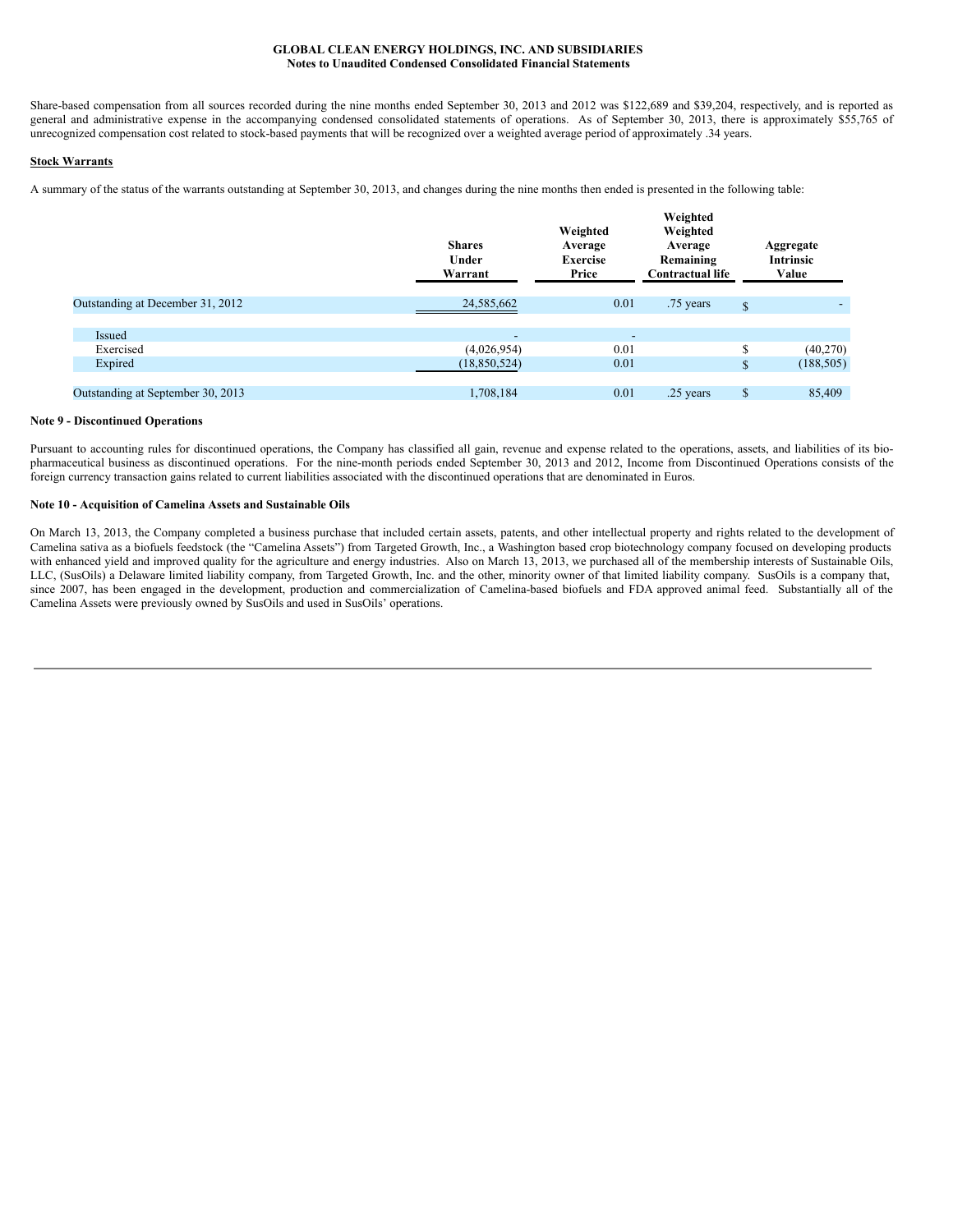The Camelina Assets include: three issued U.S. patents on Camelina Sativa varieties; a substantial portfolio of other intellectual property assets, all of the Seller's intellectual property related to the research, development, breeding and/or genetic development of Camelina; germplasm; licenses, consents, permits, variances, certifications and approvals granted by any governmental agencies relating to Camelina operations; machines, equipment, tractors and vehicles used in Camelina operations; the name "Sustainable Oils" and the Sustainable Oils logo; and certain trade secrets, know-how, and technical data.

We currently intend to operate our Camelina business through a new subsidiary. We intend to capitalize that new subsidiary with the Sustainable Oils intellectual properties and operating assets that we recently purchased. In order to fund the operations and expansion of the Camelina operations, we intend to raise additional capital through the sale of debt or equity in the newly formed Camelina subsidiary. Sustainable Oils' operations have been headquartered in Bozeman, Montana. We intend to continue to conduct our Camelina operations in Montana. Accordingly, in March 2013, we entered into a sublease with Targeted Oils, Inc., to sublease a portion of Targeted Growth's research facilities and administrative offices in Bozeman, Montana.

We paid for the Camelina Assets by issuing to Targeted Growth, Inc. (i) a secured promissory note in the principal amount of \$1,300,000 (the "Promissory Note" – see note 6 for more details) and (ii) an aggregate of 40,000,000 shares of our common stock. Of the 40,000,000 shares, 4,000,000 shares will be held by an escrow agent for 15 months following the closing for the purpose of providing a partial security to support the indemnity provisions of the purchase agreement. The 40,000,000 shares were valued at the market price on March 14, 2013.

The fair value of the consideration transferred to Targeted Growth, Inc. is in the following table:

| Investment in Sustainable Oils   |           |
|----------------------------------|-----------|
| Notes Payable to Targeted Growth | 1,300,000 |
| Cash (paid out)                  | 100       |
| Common stock issued              | 40,000    |
| Additional paid in capital       | 760,000   |
|                                  | 2.100.100 |

The purchase price for the Sustainable Oils, LLC membership interests was \$100. Sustainable Oils' assets include 295,000 pounds of "certified" Camelina seeds that we intend to sell to farmers this year and/or next year for the production of Camelina feedstock. The liabilities of Sustainable Oils include an approximately \$2.3 million liability to UOP LLC, which is secured by a lien on the three patents we acquired as part of the Camelina Assets. The foregoing debt owed to UOP LLC will remain a direct obligation of SusOils and not of this company.

The amounts recognized as of the acquisition date for each major class of assets acquired and liabilities assumed are as follows: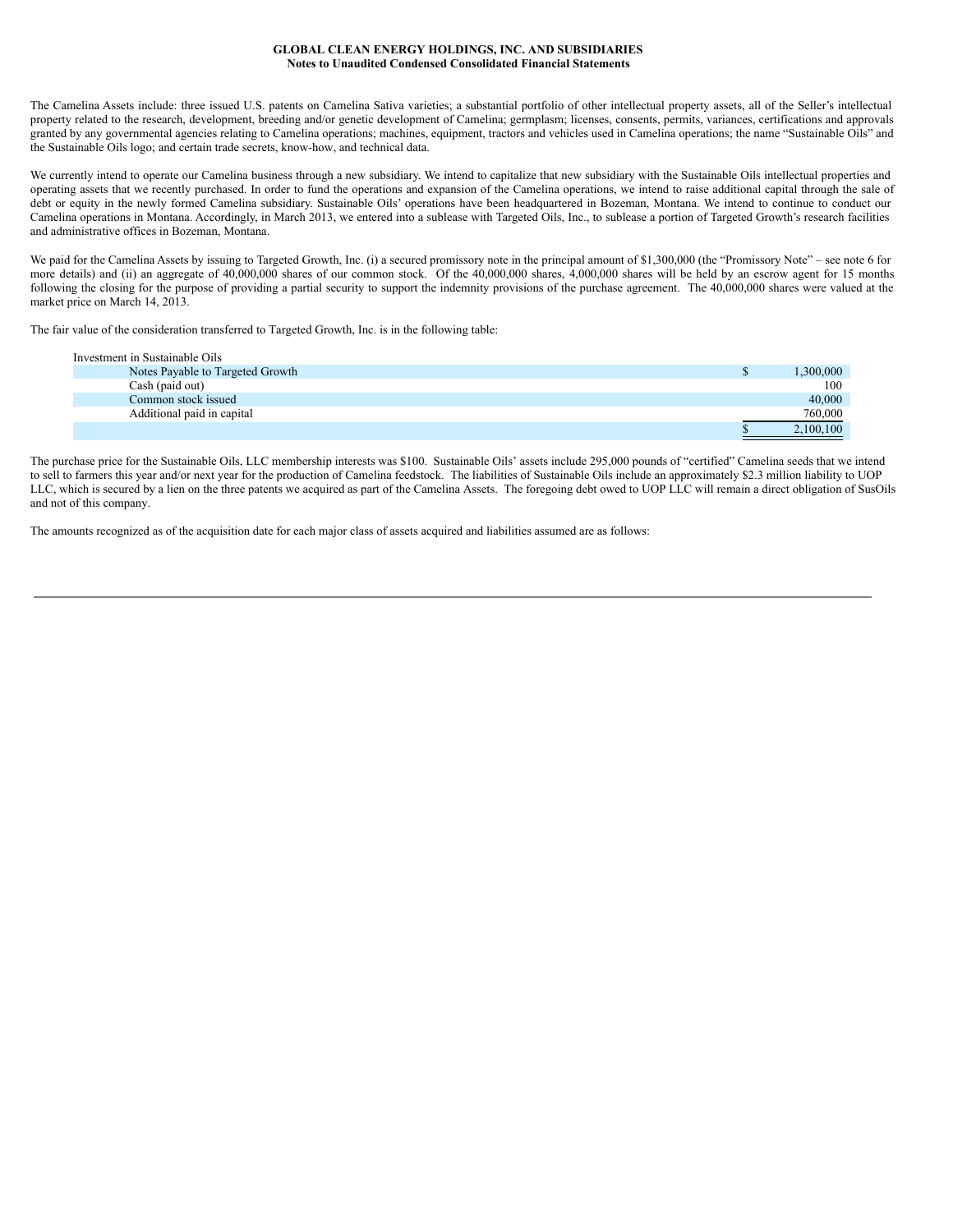|                                                | <b>Fair Values at</b><br>Acquisition<br>Date |
|------------------------------------------------|----------------------------------------------|
| Prepaids and other assets                      | 260                                          |
| Inventory                                      | 430,141                                      |
| Intangible Assets                              | 3,887,265                                    |
| Equipment                                      | 190,500                                      |
| Accounts Payable to UOP                        | (2,286,727)                                  |
| Commitment for field testing                   | (79,000)                                     |
| Other accounts payable and accrued liabilities | (42, 339)                                    |
| Total net assets of Sustainable Oils           | 2,100,100                                    |

The value of the acquired identifiable intangible assets of \$3,887,265 has been recorded as of the acquisition date of March 13, 2013.

The amounts of Sustainable Oils, LLC 's revenue and earnings included in the Company's consolidated income statement for the nine months ended September 30, 2013, and the pro forma revenue and earnings of the combined entity had the acquisition date been January 1, 2013 and January 1, 2012, are as follows:

|                                                                    | Revenue    | Net Losses  |
|--------------------------------------------------------------------|------------|-------------|
| Actual March 13, 2013 - September 30, 2013                         | 31,065     | (626, 437)  |
|                                                                    |            |             |
| 2013 Supplemental pro forma from                                   | 214.358 \$ | (1,640,256) |
| January 1 - September 30, 2013                                     |            |             |
|                                                                    |            |             |
| 2012 Supplemental pro forma from<br>January 1 - September 30, 2012 | 3,639,019  | (68,700)    |

The cost incurred related to the acquisition of Sustainable Oils, LLC includes approximately \$21,500 in legal and \$6,000 in valuation fees.

The foregoing pro forma data is subject to various assumptions and estimates, and is presented for informational purposes only. This pro forma data does not purport to represent or be indicative of the consolidated operating results that would have been reported had the transaction been completed as described herein, and the data should not be taken as indicative of future consolidated operating results.

### **Note 11 – Subsequent Event**

On November 4, 2013, the Company entered into a Technical Services agreement in which the company will perform a financial analysis on the economic viability of an expanded Dominican Republic Energy farm. The contracted price for the analysis is \$104,600, including estimated expenses.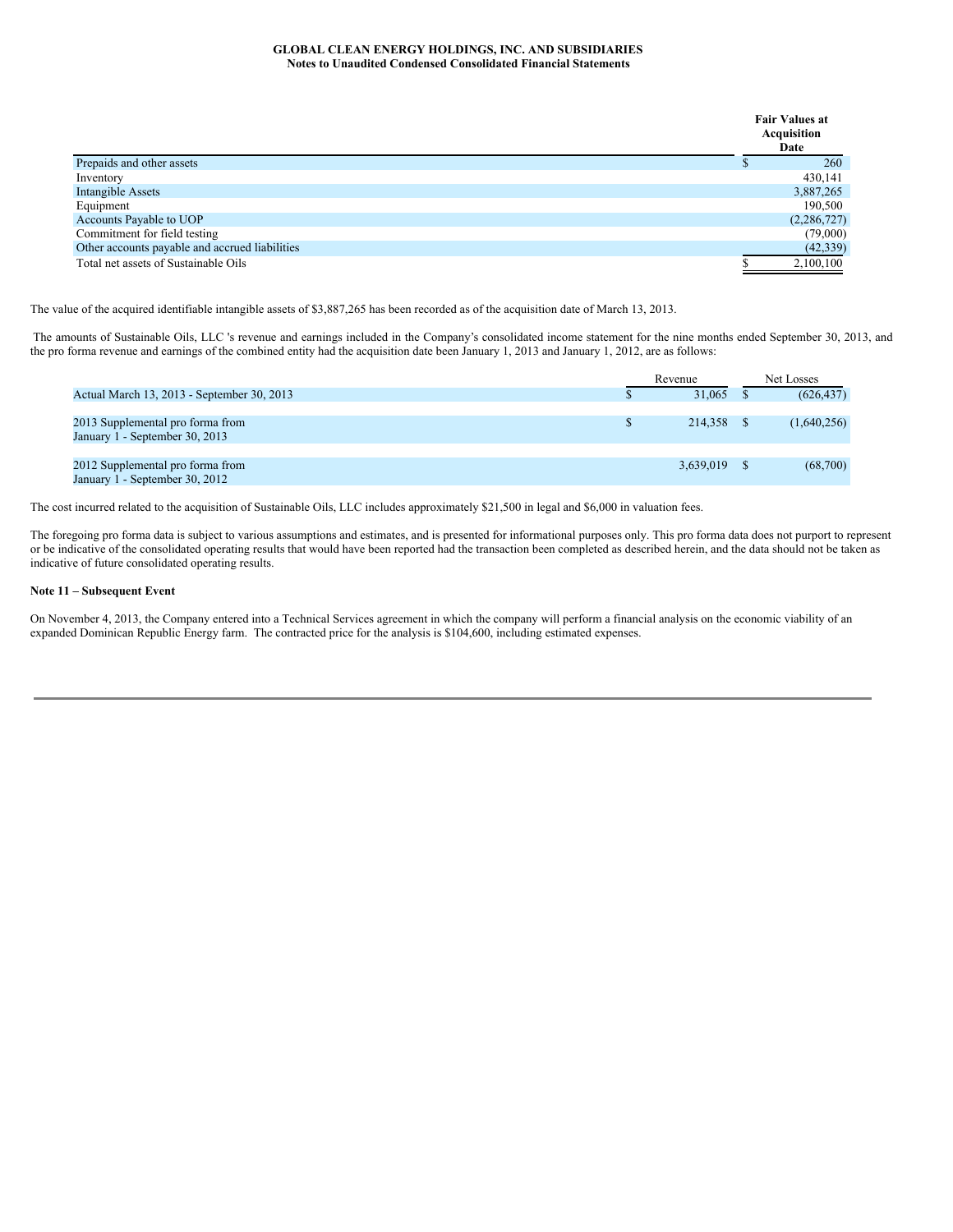#### ITEM 2. MANAGEMENTS' DISCUSSION AND ANALYSIS OF FINANCIAL CONDITION AND RESULTS OF OPERATIONS.

This Report, including any documents which may be incorporated by reference into this Report, contains "Forward-Looking Statements" within the meaning of Section 27A of the Securities Act of 1933, as amended, and Section 21E of the Securities Exchange Act of 1934, as amended. All statements other than statements of historical fact are "Forward-Looking Statements" for purposes of these provisions, including our plans to cultivate, produce and market non-food based feedstock for applications in the bio-fuels market, any projections of the date and amount of our Jatropha or Camelina harvests, forecasts regarding our revenues or other financial items, any statements of the plans and objectives of management for future operations, any statements concerning proposed new products or services, any statements regarding future economic conditions or performance, and any statements of assumptions underlying any of the foregoing. All Forward-Looking Statements included in this document are made as of the date hereof and are based on information available to us as of such date. We assume no obligation to update any Forward-Looking Statement. In some cases, Forward-Looking Statements can be identified by the use of terminology such as "may," "will," "expects," "plans," "anticipates," "intends," "believes," "estimates," "potential," or "continue," or the negative thereof or other comparable terminology. Although we believe that the expectations reflected in the Forward-Looking Statements contained herein are reasonable, there can be no assurance that such expectations or any of the Forward-Looking Statements will prove to be correct, and actual results could differ materially from those projected or assumed in the Forward-Looking Statements. Future financial condition and results of operations, as well as any Forward-Looking Statements are subject to inherent risks and uncertainties, including any other factors referred to in our press releases and reports filed with the Securities and Exchange Commission. All subsequent Forward-Looking Statements attributable to the company or persons acting on its behalf are expressly qualified in their entirety by these cautionary statements. Additional factors that may have a direct *bearing on our operating results are described under "Risk Factors" and elsewhere in this report.*

#### **Introductory Comment**

Throughout this Quarterly Report on Form 10-Q, the terms "GCEH," "we," "us," "our," and "our company" refer to Global Clean Energy Holdings, Inc., a Delaware corporation (which used to be a Utah corporation until July 19, 2011), formerly known as Medical Discoveries, Inc., and, unless the context indicates otherwise, also includes all of this company's U.S. and foreign wholly-owned subsidiaries through which this company conducts certain of its operations. To the extent applicable, depending on the context of the disclosure, the terms "we," "us," "our," and "our company" may also include GCE Mexico I, LLC, a Delaware limited liability company that we manage, and in which we own 50% of the common membership interests, and our new wholly owned subsidiary, Sustainable Oils, LLC, a Delaware limited liability company, as well as our other subsidiaries.

#### Global Clean Energy Holdings, Inc. is not related to, or affiliated in any manner with "Global Clean Energy, Inc.", an unaffiliated public company. Readers are cautioned to confirm the entity that they are evaluating or in which they are making an investment before completing any such investment.

#### **Overview**

Global Clean Energy Holdings, Inc. is a U.S.-based, multi-national, energy agri-business focused on the development of non-food based bio-feedstocks. We have full service in-house development and operations capabilities, which we provide support to our own energy farms and to third parties. With international experience and capabilities in eco-friendly biofuel feedstock management, cultivation, production and distribution, we believe that we are well suited to scale our existing business.

Since 2007, our business focus has been on the commercialization of non-food based oilseed plants and biomass. We began with the development of farms growing Jatropha curcas ("Jatropha") - a non-edible plant indigenous to many tropical and sub-tropical regions of the world, including Mexico, the Caribbean and Central America. On March 13, 2013, we acquired Sustainable Oils, LLC, a Delaware limited liability company that has extensive experience in the development and farming of Camelina as an energy crop. In that acquisition, we also acquired certain intellectual property, including issued patents, related to Camelina production. As a result of the acquisition, our biofuels operations have expanded into the development of Camelina sativa ("Camelina") – an annual plant from the brassica family traditionally grown in northerly regions of the United States, Europe and Asia. We have focused on these two plants primarily because we feel they are complementary to one another, have the potential to produce oil seed crops economically, they generally require less water and fertilizer than many conventional crops, and can be grown on land that is normally unsuitable for food production or is fallow or idle due to crop rotation. Both Jatropha and Camelina oil are high-quality plant oils used as direct substitutes for fossil fuels and as feedstock for the production of high quality biofuels and other bio-based products. Both crops have been tested and proven to be highly desirable feedstocks capable of being converted into ASTM approved fuels. The term "biofuels" refers to a range of biological based fuels including bio-kerosene (a.k.a bio-jet fuel) biodiesel, renewable diesel, green diesel, synthetic diesel and biomass, all of which have environmental benefits that are the major driving force for their adoption. Using biofuels instead of fossil fuels reduces net emissions of carbon dioxide and other green-house gases, which are associated with global climate change. Both Jatropha and Camelina oil can also be used as a chemical feedstock to replace fossil and non-food based products that use edible oils in their manufacturing or production process. The residual material derived from the oil extraction process is called press-cake or meal, which in the case of Jatropha is a high-quality biomass that has been proven and tested as a replacement for a number of fossil-based feedstocks, fossil fuels and other high value products such as renewable charcoal, fertilizers, and animal feed. Camelina meal is high in Omega3 and has already been approved by the FDA as a livestock (animal) feed or enhancement in the United States.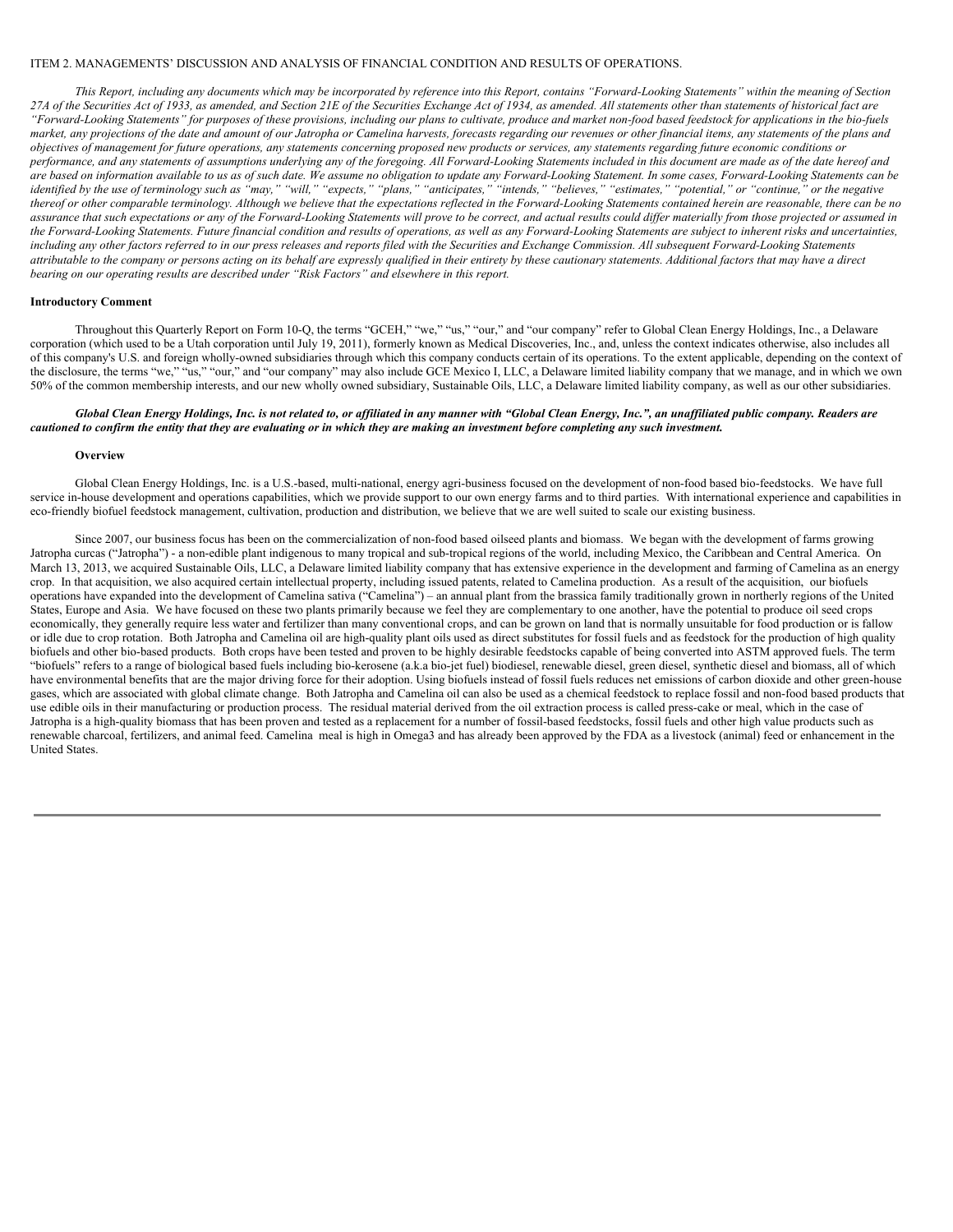Our business plan and current principal business activities include the planting, cultivation, harvesting and processing of these oil seed plants to generate plant based oils and biomass for use as replacements for fossil fuels and other high value products. Our strategy is to leverage our agriculture and energy knowledge, experience and capabilities through the following means:

- · Own and operate biofuel energy farms for our own account.
- · Own, operate and manage farms in a joint venture (JV) with either strategic partners or financial investors. We currently own three Jatropha farms in Mexico under such joint ownership arrangements:
- · Contract with third party farmers (such as wheat and barley farmers) for the farming of significant acreage of Camelina sativa on their idle land which is in rotation with their other crops in the United States and many parts of Europe.
- · Produce and sell certified Camelina seed (which seed is based upon our patented, high-yielding elite varieties) to farmers in the United States and internationally.
- · Provide energy farm development and management services to third party owners of biofuel energy farms and to non-energy farmers looking to utilize energy crops in rotation or inter-cropped with their existing crops. Provide advisory services to farmers wishing to certify their farms under international sustainability or carbon certification standards, specifically the Roundtable on Sustainable Biomaterials (RSB) and Gold Standard Verified Emission Reductions (GS-VERs). We are currently managing a Jatropha farm in the Caribbean under a contract with a third party who wishes to significantly expand to provide large volumes of plant based oil and biomass to fuel their industrial process.
- · Provide turnkey franchise operations for individuals and/or companies that wish to establish purpose specific energy farms in suitable geographical areas.

The development of agricultural-based energy projects, like plant oil and related biomass, may produce carbon credits through the sequestration (storing) of carbon and the displacement of fossil-based fuels. Accordingly, in addition to generating revenues from the sale of non-food based plant oils and biomass, we are seeking to certify our farms, where practical, to generate and monetize carbon credits. See, "Business-Carbon Credits," below.

#### **Organizational History**

This company was incorporated under the laws of the State of Utah on November 20, 1991. On July 19, 2010, we changed the state of our incorporation from Utah to Delaware. Our principal executive offices are located at 100 W. Broadway, Suite 650, Long Beach, Los Angeles County, California 90802, and our current telephone number at that address is (310) 641-GCEH (4234). We maintain a website at: www.gceholdings.com. Our annual reports, quarterly reports, current reports on Form 8-K and amendments to such reports filed or furnished pursuant to section 13(a) or 15(d) of the Securities and Exchange Act of 1934, as amended (the "Exchange Act"), and other information related to this company are available on our website as soon as we electronically file those documents with, or otherwise furnish them to, the Securities and Exchange Commission. Our Sustainable Oils subsidiary also maintains a website at www.susoils.com. Our Internet websites and the information contained therein, or connected thereto, are not and are not intended to be incorporated into the Annual Report on Form 10-K at December 31, 2012 or into this quarterly report on Form 10-Q.

#### **Critical Accounting Policies**

The preparation of financial statements in conformity with accounting principles generally accepted in the United States require management to make estimates and assumptions that affect the reported assets, liabilities, sales and expenses in the accompanying financial statements. Critical accounting policies are those that require the most subjective and complex judgments, often employing the use of estimates about the effect of matters that are inherently uncertain.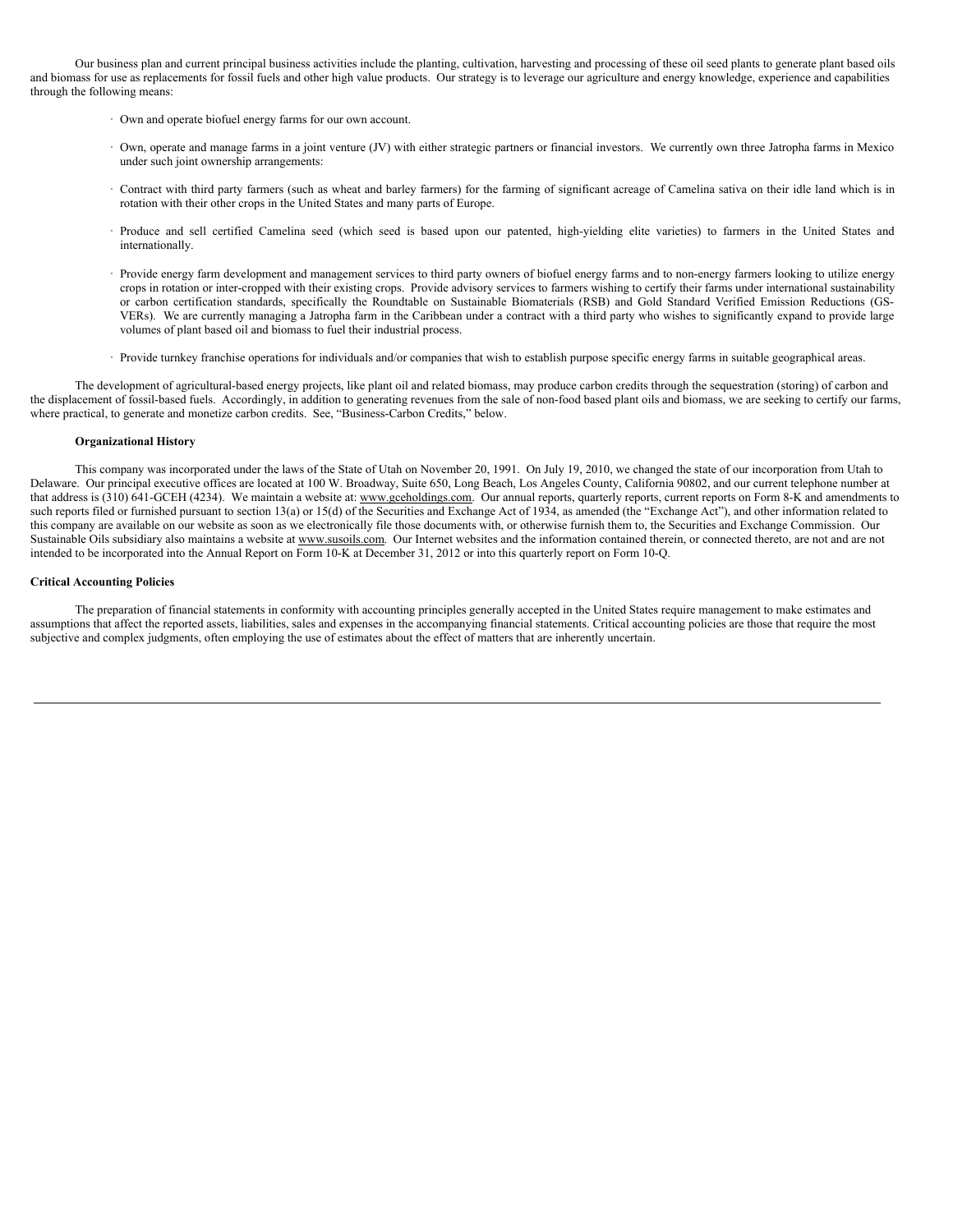*Agricultural Producer.* All costs incurred including the actual planting of Jatropha are capitalized as plantation development costs, and are included in "Property and Equipment" on the balance sheet. Plantation development costs are being accumulated in the balance sheet during the development period and will be accounted for in accordance with accounting standards for Agricultural Producers and Agricultural Cooperatives. The direct costs associated with each farm and the production of the Jatropha revenue streams have been deferred and accumulated as a noncurrent asset and are included in "Deferred Growing Costs" on the balance sheet. Other general costs without expected future benefits are expensed when incurred.

Certain other critical accounting policies, including the assumptions and judgments underlying them, are disclosed in Note 1 to the Consolidated Financial Statements included in the Annual Report on Form 10-K for the fiscal year ended December 31, 2012.

### **Results of Operations**

*Revenues*. During the three and nine months ended September 30, 2013 we recognized revenue of \$59,903 and \$214,358, respectively, as compared with \$118,075 and \$793,097 for the same periods in 2012. The revenues that we generated in 2013 and 2012 were derived from Camelina product sales and Jatropha related advisory services we rendered to third parties. Most of our 2012 revenues represented (i) agricultural subsidies received from Mexican governmental agencies (ii) fees for Jatropha related advisory services we rendered to third parties, and (iii) sales of Jatropha oil and Jatropha seeds and other products (waste wood, Jatropha seed husks, etc.). Revenues during the nine-month period ended September 30, 2013 decreased by \$578,739 from the comparable 2012 fiscal period because we only received \$50,515 in agricultural subsidies from the Mexican government in the current fiscal period, compared to \$505,017 of such subsidies in the same period last year. Additionally, advisory revenue decreased by \$149,167 from the same period in 2012. Revenues received from agricultural subsidies and from the sale of Jatropha products are paid to our GCE Mexico I, LLC subsidiary and are used in its operations in Mexico. Revenues we generate from Jatropha advisory services and from Camelina operations are used for this company's operations.

In the short term, our goal is to increase the amount of advisory and management services that we render to third parties in order to generate revenues to fund our corporate working capital needs, and to generate Camelina-related revenues from the Camelina business that we acquired in March 2013. Our Camelina operations are expected to generate revenues from the sale of Camelina seeds, the sale of Camelina oil, and the sale of the Camelina biomass for use as feed for livestock. In the longer term, our goal is to substantially increase the revenues derived from the operations of our Jatropha farms, to rapidly ramp up our Camelina operations by increasing the amount of Camelina acreage under plantation in North America, and to continue to generate fees from advisory services that we render to third parties. We anticipate that revenues for the remainder of 2013 will increase due to Camelina oil and seed sales we expect to realize from our newly acquired Camelina business and the sale of renewable charcoal from the restart and scale-up of our biomass processing project in Mexico.

*General and Administrative Expenses.* Our general and administrative expenses related to the three and nine months ended September 30, 2013 were substantially unchanged from last year's periods (\$442,781 and \$1,683,944, respectively, compared to \$418,663 and \$1,671,040 in 2012). General and administrative expenses principally consist of officer compensation, outside services (such as legal, accounting, and consulting expenses), share-based compensation, and other general expenses (such as insurance, occupancy costs and travel). General and administrative expenses are, however, expected to increase as a result of our acquisition of the Camelina assets/business in March 2013. In connection with operating the new Camelina operations, we have increased the number of employees on our payroll, and have committed to sublease a facility in Bozeman, Montana.

*Write Down of Impaired Long Term Assets*. During the three and nine-month periods ended September 30, 2012 we wrote down our long term assets by \$526,953. Inventory was also written down earlier this year in the amount of \$306,542, although no write down was incurred in the three-month period ending September 30, 2013.

*Plantation (Farm) Operating Costs*. For the three and nine months ended September 30, 2013 we recorded Plantation Operating Costs from the operations of the farms of \$97,853 and \$715,686 as compared with \$182,322 and \$533,566 for the same periods in 2012. The decrease in the third quarter of 2013 was mostly due to a work force reduction at our Mexico farms as we scaled back planting of new Jatropha trees at those Mexico farms. However, Plantation Operating Costs for the nine-month period of 2013 increased as compared to the related period in the prior year because of a one-time charge of \$547,000 for employee severance costs. This one-time severance cost was partially offset by the reduction in overall farming costs mentioned above. We anticipate these costs will increase as we scale up our biomass operations in Mexico.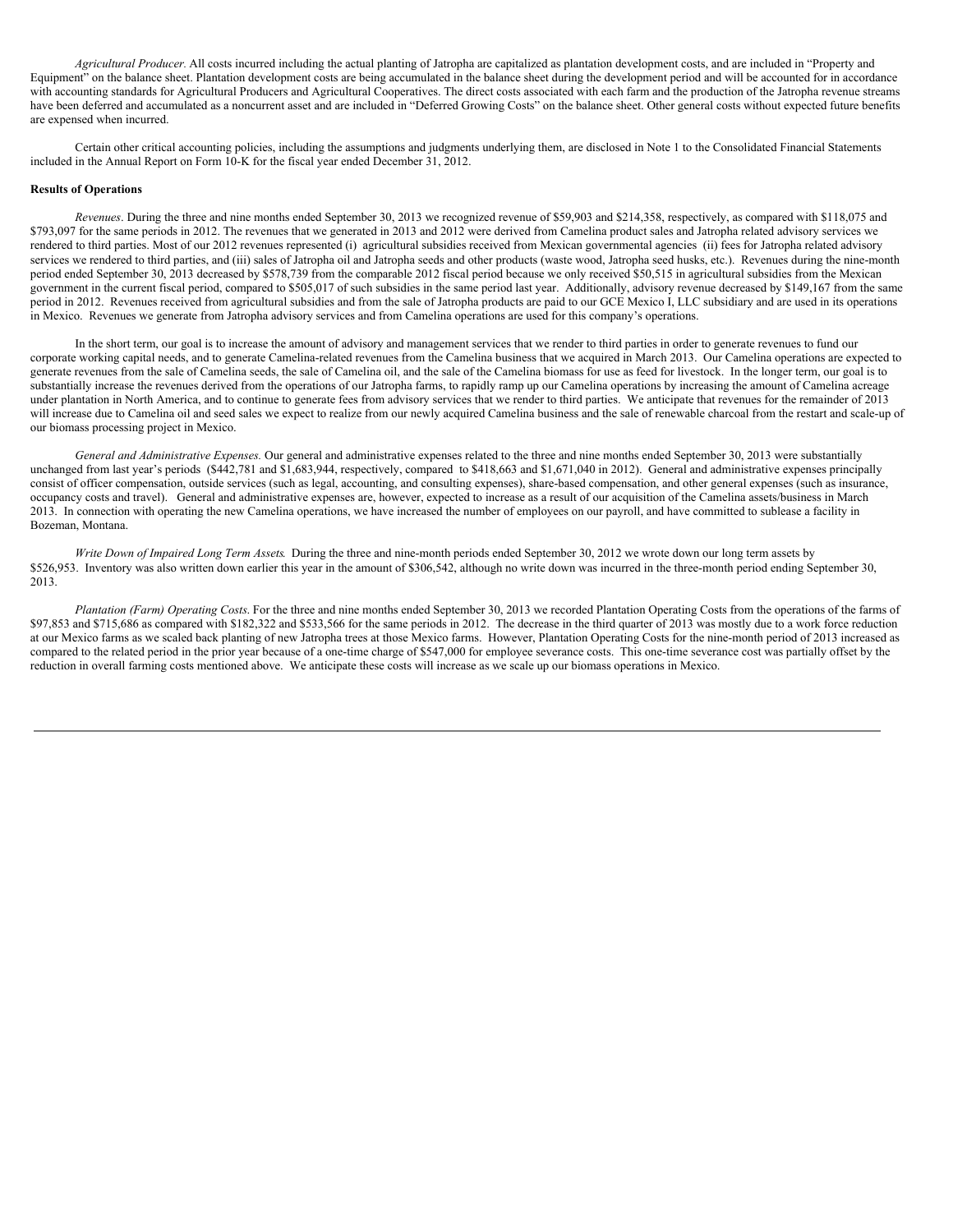*Other Income/Expense*. Interest expense for the three and nine months ended September 30, 2013 increased slightly from the same periods in 2012 due to larger outstanding principal balances.

*Net loss attributable to the non-controlling interest*. Our Mexico farm operations are owned through GCE Mexico I, LLC, a Delaware limited liability company ("GCE Mexico"). We own 50% of the common membership interests of GCE Mexico and one investor currently owns the other 50% of the common membership interests. The proceeds from the sale of the preferred membership units, and from subsequent capital contributions, have been used to fund the operations of Asideros Globales Corporativo 1 ("Asideros") 1") and Asideros Globales Corporativo 2 ("Asideros 2"), each of which have acquired land in Mexico that, collectively, constitute our first two Jatropha farms. Asideros Globales Corporativo 3 ("Asideros 3") acquired our third farm in October 2011, but had no impact on the results of our operations. GCEH directly owns 1% of Asideros 1, Asideros 2 and Asideros 3, and the balance is owned by GCE Mexico. Accordingly, we own 50.5% of Asideros 1, Asideros 2 and Asideros 3 either directly or through our common membership interest in GCE Mexico. As such, our consolidated financial statements include the accounts of the Asideros farm entities. Under GCE Mexico's LLC Agreement, the net loss allocated from these entities to GCE Mexico is then further allocated to the members of GCE Mexico according to the investment balances. Accordingly, since the common membership interest did not make a capital contribution, all of the losses allocated to GCE Mexico have been further allocated to the preferred membership interest. The net loss attributable to the non-controlling interest in the accompanying Consolidated Statement of Operations represents the allocation of the net loss of GCE Mexico to the preferred membership interests.

*Net income/loss attributable to Global Clean Energy Holdings, Inc.*The Company recorded net losses of \$382,285 and \$1,640,256 for the three and nine months ended September 30, 2013, respectively, as compared to net losses of \$171,651 and \$215,569 for the comparable three-and nine month periods in 2012. Our ability to generate net income in the future will depend upon the amount of advisory and management services that we render at the corporate level, the amount of revenues generated from our Jatropha farms in Mexico, and on the amount of revenues we generate from our new Camelina operations. In addition to incurring farm operating expenses in Mexico for our Jatropha operations, we will continue to accrue interest expense on the mortgages that encumber the Tizimin, Mexico, farms. Although we anticipate that we will generate new revenues from our Camelina operations and that revenues from our Jatropha farm operations will increase, we are unable to forecast if, or when such revenues will exceed our operating expenses.

### **Liquidity and Capital Resources**

As of September 30, 2013, we had \$240,551 in cash or cash equivalents and had a working capital deficit of \$5,095,365, as compared with \$941,579 in cash and a working capital deficit of \$1,581,288 as of December 31, 2012. The increase in the working capital deficit is significantly due to a \$2,532,338 increases in our accounts payable and accrued expenses due to the liabilities assumed when we acquired the business and assets of Sustainable Oils, LLC and a material reduction in cash and cash equivalents of \$701,028 as cash held in the joint venture on December 31, 2012 was used in the Mexico operations mostly during the first quarter of 2013.

The amount of cash or cash equivalent balances held at September 30, 2013 represents cash held in our corporate accounts and our joint venture accounts. Of these amounts, only \$10,983 may be used for our general corporate purposes, with the remaining balance anticipated to be used in the operations of the Tizimin, Mexico farms owned by the GCE Mexico I, LLC joint venture. As a result, the GCE Mexico I, LLC funds will not be available to us for our corporate working capital or other purposes, and are not available to us to reduce our indebtedness. In order to fund our short-term working capital needs, we will have to obtain additional funding from the sale of assets, the sale of additional securities, additional borrowings, or from an increase in operating revenues. Outstanding indebtedness at September 30, 2013 totaled \$21,598,538. The existence of the foregoing working capital deficit and total current and long term liabilities may negatively impact our ability to obtain future equity or debt financing and the terms on which such additional financing, if available, can be obtained. We incurred losses from continuing operations of \$705,329 and \$3,328,724 for the three and nine months ended September 30, 2013, and have an accumulated deficit applicable to its common shareholders of \$28,239,264 at September 30, 2013. .

To date, we have funded our corporate overhead and other public company costs and expenses primarily from (i) the sale of debt and equity securities, (ii) monthly payments we receive from our GCE Mexico I, LLC joint venture, and (iii) fees we receive for providing Jatropha related advisory services to third parties. During the period ended September 30, 2013, we received overhead reimbursements of \$174,914 from GCE Mexico I, LLC. We anticipate that our overhead reimbursements for the balance of the current fiscal year will continue at no less than the foregoing rate. In November, we signed a contract for new advisory services totaling \$104,600 which will assist in the funding of our working capital in the near term. We anticipate that that we will continue to receive advisory service fees in the near term, although the amount of such fees will depend on our ability to enter into new service agreements. The amount of cash on hand and the anticipated cash receipts from GCE Mexico and the advisory service clients will not be sufficient to fund our working capital needs for the next twelve months. Furthermore, we do not have sufficient financial resources to fund our business plan (which includes the expansion of our Camelina operations in the U.S., the purchase of additional biofuel farms and other capital outlays). Accordingly, unless we enter into additional advisory service agreements or otherwise receive cash proceeds, we will have to obtain additional funding in the near future from the sale of our securities to fund our cash needs. No assurance can be given that we will be able to raise additional capital or that such additional capital will be on terms favorable to the company and its shareholders.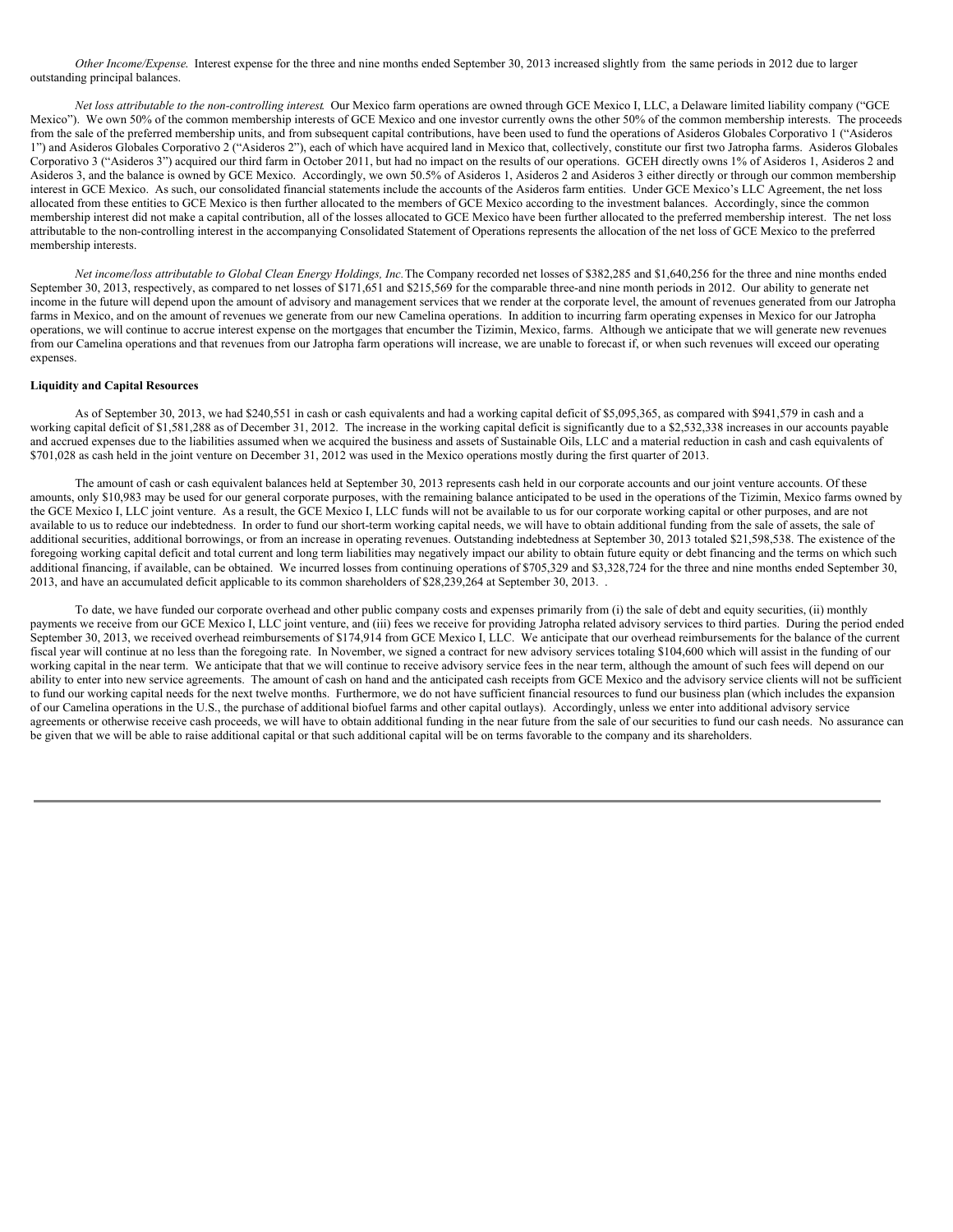Our business plan contemplates that we will (i) continue to develop our Jatropha business and operations (including possibly developing and cultivating our third Jatropha farm in Mexico), and (ii) diversify our biofuel energy crop revenues from new revenues generated by our new Camelina operations, as follows:

Jatropha Operations. To date, revenues from our Jatropha farms located in Mexico have not been significant and have not met our expectations for various reasons, including weather and soil conditions and cultivation techniques. We are currently addressing these issues and we anticipate that revenues from the Jatropha farms we currently own through our GCE Mexico I, LLC joint venture in Mexico will increase during the next anticipated harvest commencing at the end of 2013 and become more significant thereafter. The operational expenses of the Jatropha farms in Mexico are substantial and exceed the amount of revenues that the farms are expected to generate from operations this year. Our Partner in GCE Mexico has approved the 2013 operating budget and has committed to funding the cash requirements for the 2013 operating expenses of GCE Mexico. Based on these assurances, we anticipate that we will have sufficient funds to operate our Mexico farms in 2013. In addition, we anticipate that the Mexico government will, in the near future, issue a permit to our Mexico joint venture so that the Mexico joint venture can re-commence the manufacture and sale of charcoal. Sales of charcoal are expected to partially offset or operating expenses in Mexico. No assurance can, however, be given that the costs of operating the Mexico farms will not exceed our budget, that we will be able make charcoal sales, or that our GCE Mexico investor will, in fact, fund the budgeted amounts.

Even if operations of the three Jatropha farms owned through GCE Mexico improve during the next year as expected and, therefore, that the joint venture will generate revenues, we do not project that any cash distributions will be made to Global Clean Energy Holdings, Inc. for several years. Under our agreements with our GCE Mexico investors, all net cash generated from the Jatropha operations that are conducted through GCE Mexico must first be used to fund the operations of those farms, and any excess must thereafter be used to repay the capital contributed by our joint venture investors (plus their preferred return). The total amount of capital and the preferred return that must be paid to our joint venture investors before funds are distributed to us currently is in excess of \$27,680,762 as of September 30, 2013. As a result, the improving operations of the Mexico farms will not produce short-term cash or improve our liquidity, nor will the improving operations of the Mexico farms generate funds that we can use for our business plan, for working capital purposes, or for the acquisition of additional Jatropha or other biofuel feedstock farms. Because of our negative working capital position, we currently do not have the funds necessary to acquire and cultivate additional Jatropha farms for our own account. Accordingly, in order to increase our farm ownership and operations, we will have to obtain significant additional capital through the sale of equity and/or debt securities, the forward sale of Jatropha oil and carbon offset credits, and from other financing activities, such as strategic partnerships and joint ventures.

Camelina Operations. In March 2013, we acquired the business and assets of Sustainable Oils, LLC, a company that has been engaged in developing Camelina products since 2007. Sustainable Oils has generated over \$20 million in revenues during the past three years, but has incurred a loss of approximately \$5.8 million during that time. The new Camelina operations will require a significant amount of additional cash to scale up its operations and to reach profitable operations. Our goal is to operate the Camelina business that we acquired through a subsidiary, and to capitalize that subsidiary with the Sustainable Oils intellectual properties and operating assets that we recently purchased. Furthermore, our goal is to fund the operations and expansion of the Camelina operations with new debt or equity that we intend to raise specifically for the Camelina subsidiary. While we have been in discussions with a number of sources for the additional funding, we have not entered into any binding arrangements for the desired amount of new funding. No assurance can be given that we will obtain the additional capital necessary to operate and grow our new Camelina operations. In the event that we do not obtain the necessary amount of financing to properly operate and scale up our new Camelina operations, those operations are expected to continue to operate at a loss.

As partial consideration for the Camelina assets that we purchased in March 2013, we issued a \$1,300,000 promissory note. The promissory note bears simple interest at the rate of ten percent (10.0%) per annum, and is payable upon the earlier of the following: (a) to the extent of 35.1% of, and on the third business day after a Qualified (equity) Funding; or (b) September 13, 2014. The term "Qualified Funding" means all equity funding in excess of the \$800,000, in the aggregate, received by us for our Camelina business. Our obligations under the promissory note are secured by a first priority lien on certain tangible assets included in the purchase of the Camelina assets. The promissory note is a full recourse obligation. If the holder of the promissory note has to pursue the collection of amounts due under the promissory note, the holder may not seize or take any action to collect any amounts due and owing against any of the Company's assets (including its cash) related to a line of business other than the business of developing intellectual property and managing farming activities for the development of Camelina sativa used for biofuels feedstock.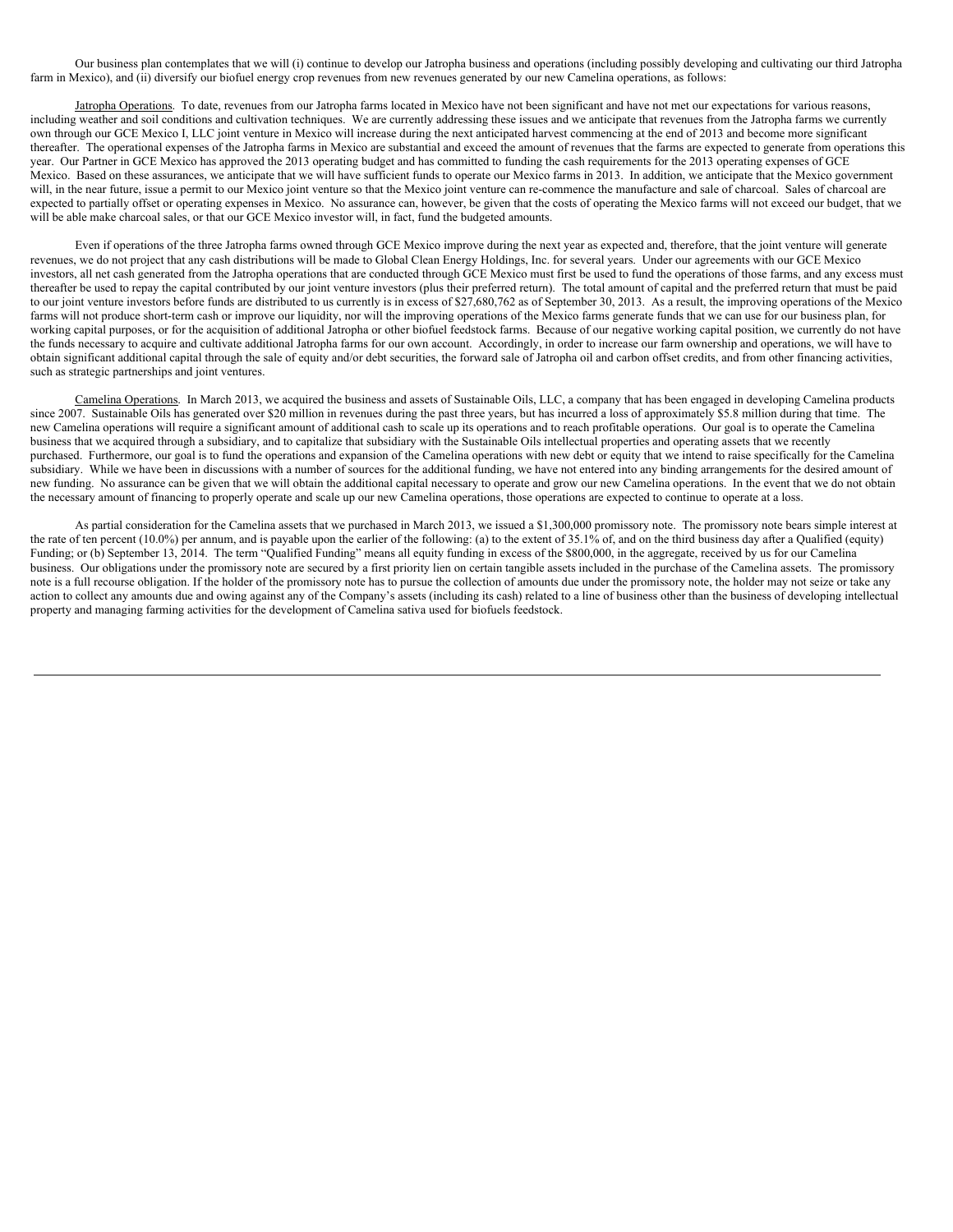#### Other Potential Source of Liquidity.

We are entitled to receive royalty payments from the legacy pharmaceutical assets we sold in 2009 to Curadis GmbH. In February 2012, Curadis GmbH informed us that it has licensed certain of the technologies that we sold to it, and, as a result that we will be receiving a royalty of 4.5% of all net sales of products sold using the licensed technology. Certain of the intellectual property that we sold to Curadis will revert to us if royalties from those assets do not exceed 300,000 euros by December 31, 2014. In 2012 we received \$24,921 from Curadis under this new licensing arrangement. Only \$903 of royalty payments has been received in 2013.

We presently do not have any available credit, bank financing or other external sources of liquidity. In the absence of additional outside funding (including proceeds from the sale of our securities, or entering into other joint venture relationships), we do not have the ability to expand our business or acquire additional Jatropha or other biofuel feedstock farms. If we issue additional equity or debt securities to fund our future capital needs, stockholders may experience additional dilution or the new equity securities may have rights, preferences or privileges senior to those of existing holders of our common stock. Should we not be able to increase the amount of revenues we receive from our advisory services and/or raise additional debt or equity funding, we will have to materially scale back our current and proposed operations or take other actions to preserve our ongoing operations.

Inflation and changing prices have had no effect on our continuing operations over our two most recent fiscal years.

We have no off-balance sheet arrangements as defined in Item 303(a) of Regulation S-K.

#### ITEM 3. QUANTITATIVE AND QUALITATIVE DISCLOSURES ABOUT MARKET RISK.

Not applicable.

#### ITEM 4. CONTROLS AND PROCEDURES.

We maintain disclosure controls and procedures that are designed to ensure that information required to be disclosed in the reports that we file with, or submit to, the Securities and Exchange Commission (the "SEC") under the Securities Exchange Act of 1934 (the "Exchange Act") is recorded, processed, summarized and reported within the time periods specified in the SEC's rules and forms and that such information is accumulated and communicated to our management, including our chief executive and financial officers, as appropriate, to allow timely decisions regarding required disclosure. As required by SEC Rule 13a-15(b), we carried out an evaluation, under the supervision and with the participation of our management, including our chief executive and financial officers, of the effectiveness of the design and operation of our disclosure controls and procedures as of the end of the period covered by this report. Based on that evaluation, our chief executive and financial officers concluded that our disclosure controls and procedures were effective as of the end of the period covered by this report.

Based upon our evaluation, we also concluded that there was no change in our internal control over financial reporting during our most recent fiscal quarter that has materially affected, or is reasonably likely to materially affect, our internal control over financial reporting.

PART II

### ITEM 1. LEGAL PROCEEDINGS.

From time to time, the Company may become a party to other legal actions and complaints arising in the ordinary course of business, although it is not currently involved in any such legal proceedings.

### ITEM 1A. RISK FACTORS.

Information regarding risk factors appears under "Risk Factors" included in Item 1A, Part I, and under Item 7, Management's Discussion and Analysis of Financial Condition and Results of Operations, of our Annual Report on Form 10-K for the year ended December 31, 2012. Except as set forth below, there have been no material changes from the risk factors previously disclosed in the above-mentioned periodic report.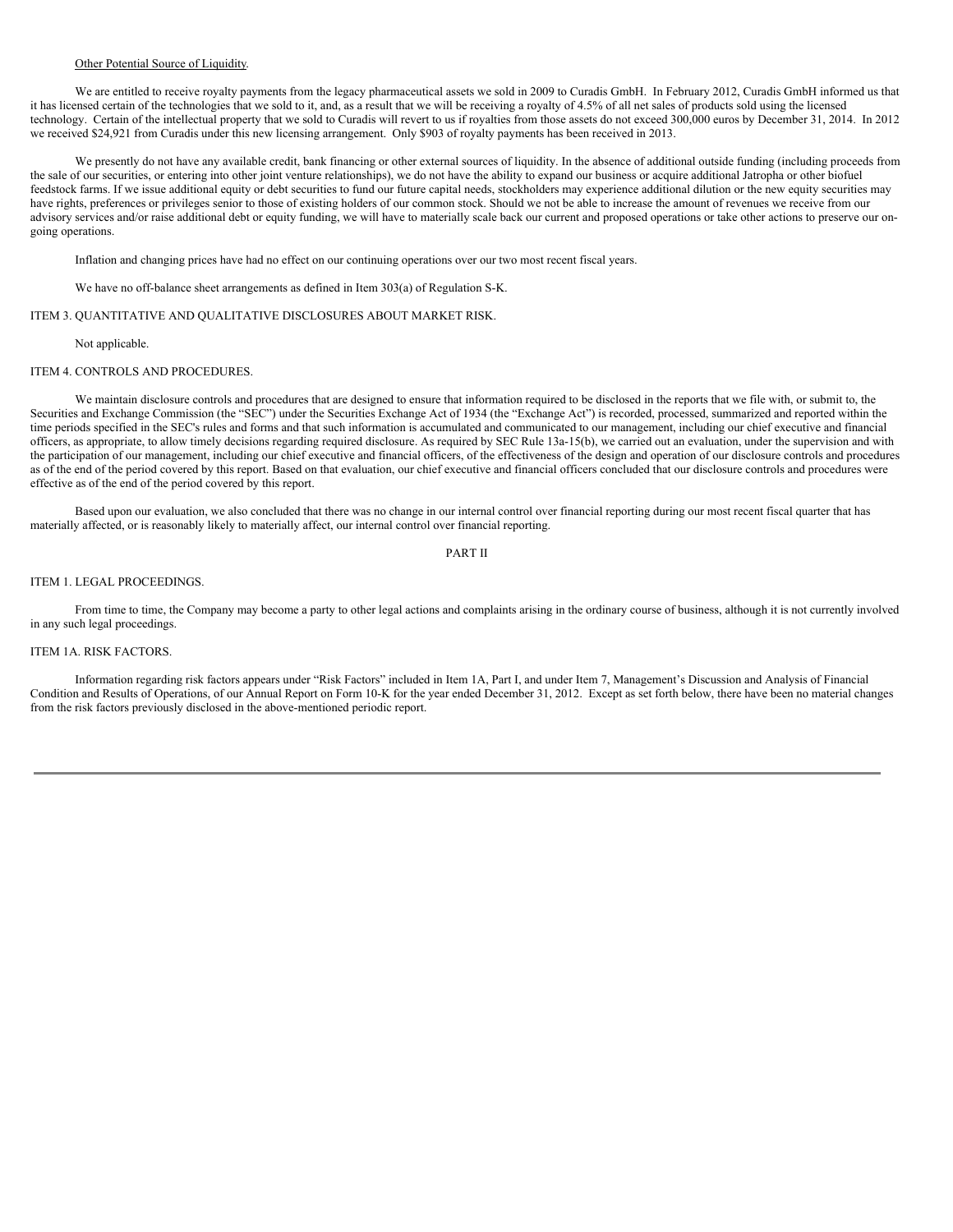*Agricultural Risks – General.* Once the trees at our Mexico farms fully mature and produce Jatropha seeds in the manner that we anticipate, the agricultural operations at our Mexico farms are expected to generate the largest portion of our future revenues. However, agriculture operations are subject to a wide variety of risks, and no assurance can be given that the Jatropha trees will develop in the manner we expect or that they will produce the fruit/seeds in the quantities that we anticipate. Agricultural risks that could affect our Jatropha farms include delays in blooming of the plants, changes in product pricing due to variations in supply and demand, weather, disease, input costs and product yield.

The Company's Agricultural Assets Are Concentrated and the Effects of Adverse Weather Conditions Can Be Magnified. The Company's agricultural operations are concentrated in the center of the Yucatan peninsula, near Tizimin, Mexico. All of these areas are subject to occasional periods of drought, excess rain, short term flooding, and possible hurricanes. Jatropha trees require water in different quantities at different times during the growth cycle. Accordingly, too little water over an extended period can adversely impact production. While the Company attempts to mitigate controllable weather risks through water management and variety selection, its ability to do so is limited. The Company's operations in Mexico are also subject to the risk of hurricanes. Hurricanes have the potential to destroy crops and impact Jatropha production through the loss of fruit and destruction of trees either as a result of high winds or through the spread of windblown disease. Because our agricultural properties are located in relative close proximity to each other, the impact of adverse weather conditions may be magnified in the Company's results of operations.

ITEM 2. UNREGISTERED SALES OF EQUITY SECURITIES AND USE OF PROCEEDS.

Not applicable.

ITEM 3. DEFAULTS UPON SENIOR SECURITIES.

Not applicable

ITEM 4. MINE SAFETY DISCLOSURES.

Not applicable

ITEM 5. OTHER INFORMATION

Not applicable.

ITEM 6. EXHIBITS

| 31.1 | Rule 13a-14(a) Certification, as adopted pursuant to Section 302 of the Sarbanes-Oxley Act of 2002                     |
|------|------------------------------------------------------------------------------------------------------------------------|
| 32.1 | Certification pursuant to 18 U.S.C. Section 1350, as adopted pursuant to Section 906 of the Sarbanes-Oxley Act of 2002 |

101.INS XBRL Instance Document<br>101.SCH XBRL Taxonomy Extensio

- 101.SCH XBRL Taxonomy Extension Schema Document<br>101.CAL XBRL Taxonomy Extension Calculation Link ba
- 101.CAL XBRL Taxonomy Extension Calculation Link base<br>
101 DEF XBRL Taxonomy Extension Definition Link base D
- 101.DEF XBRL Taxonomy Extension Definition Link base Document<br>101.LAB XBRL Taxonomy Extension Label Link base Document

101.LAB XBRL Taxonomy Extension Label Link base Document<br>101.PRE XBRL Taxonomy Extension Presentation Linkbase Docu

XBRL Taxonomy Extension Presentation Linkbase Document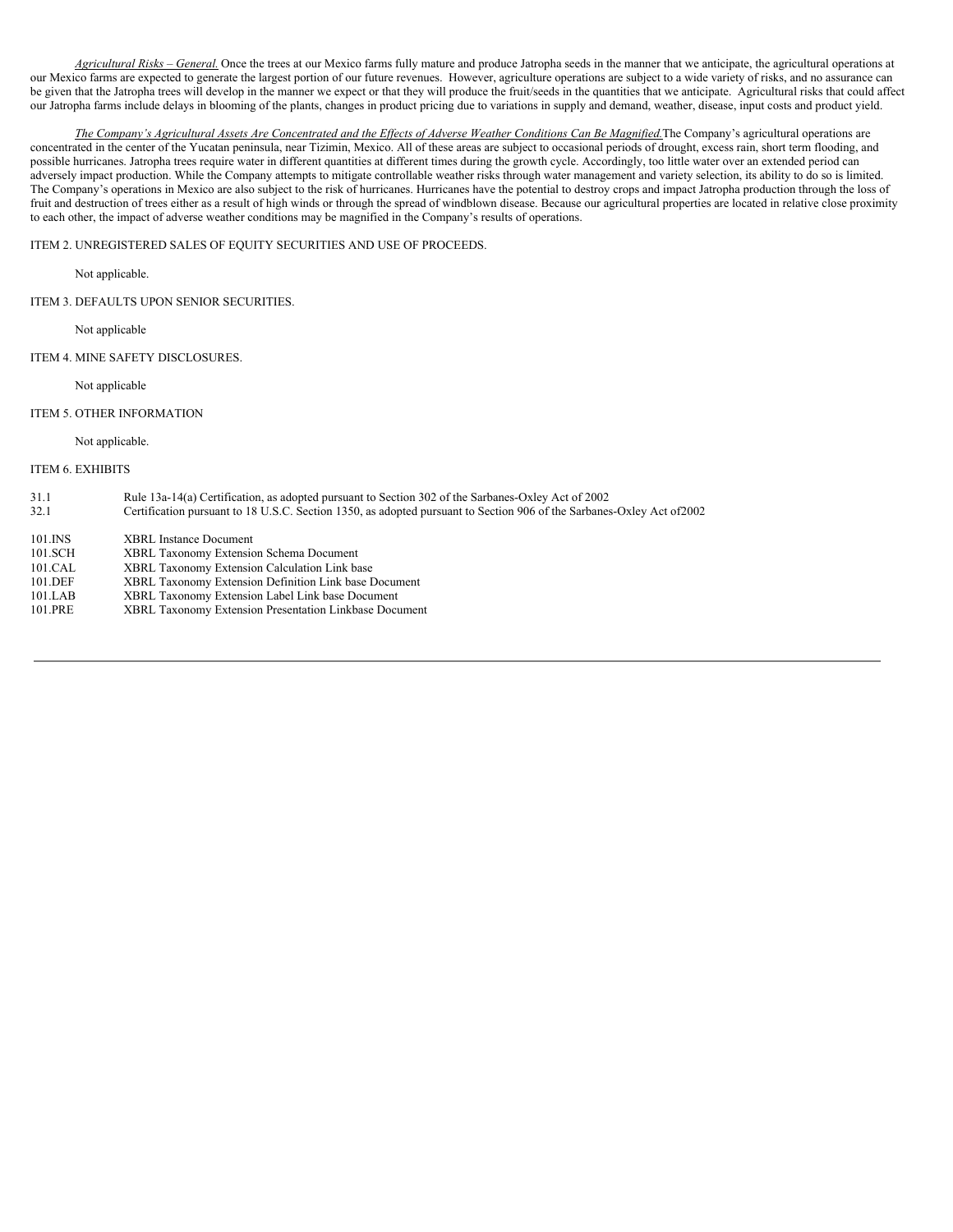# **SIGNATURES**

In accordance with Section 13 or 15(d) of the Securities Exchange Act of 1934, the registrant caused this report to be signed on its behalf by the undersigned, thereunto duly authorized.

Dated: November 4, 2013 GLOBAL CLEAN ENERGY HOLDINGS, INC.

By: /s/ RICHARD PALMER

Chief Executive Officer and Acting Chief Financial Officer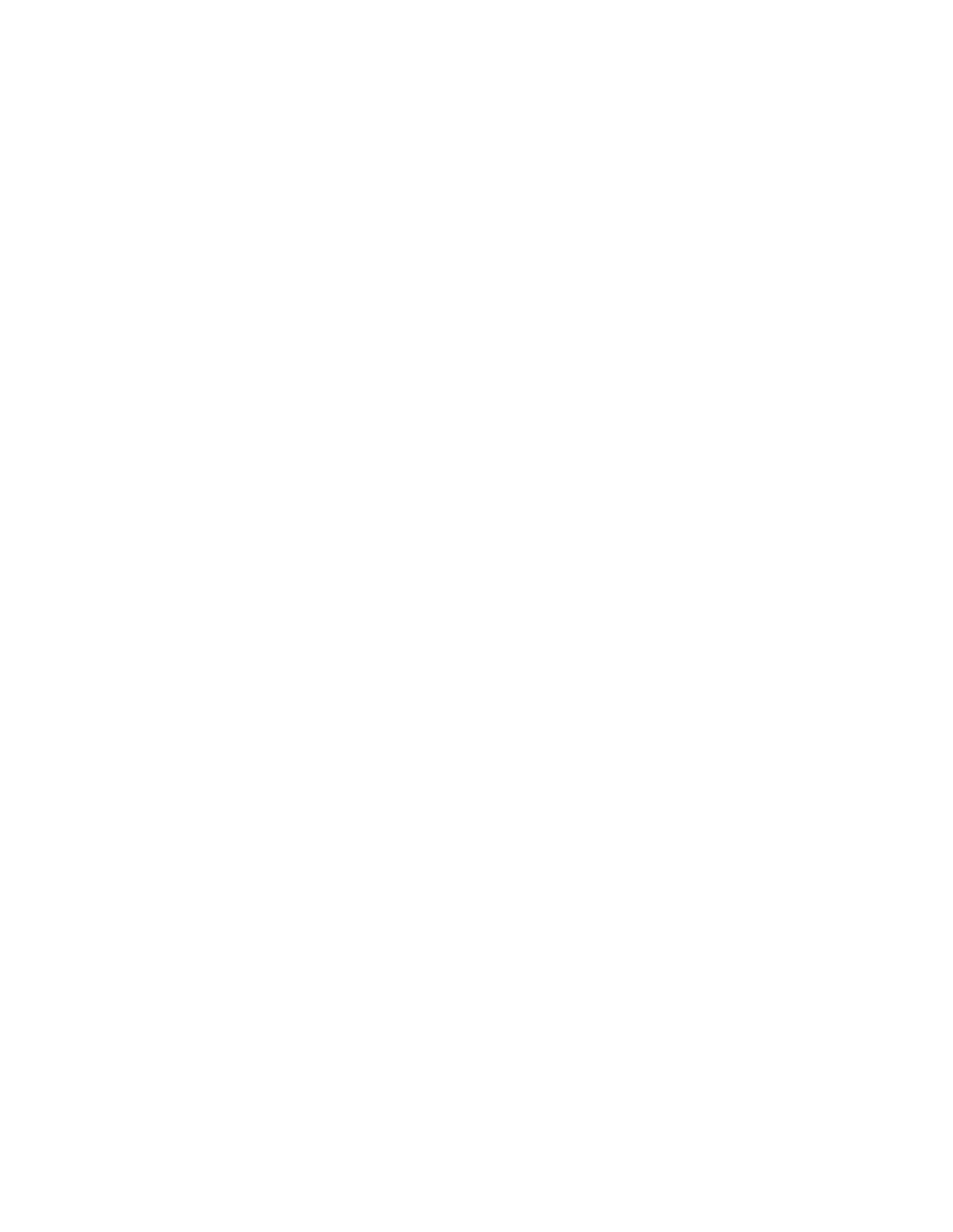### **CERTIFICATIONS PURSUANT TO SECTION 302 OF THE SARBANES-OXLEY ACT OF 2002**

I, Richard Palmer, certify that:

- 1. I have reviewed this report on Form 10-Q of Global Clean Energy Holdings, Inc.;
- 2. Based on my knowledge, this report does not contain any untrue statement of a material fact or omit to state a material fact necessary to make the statements made, in light of the circumstances under which such statements were made, not misleading with respect to the period covered by this report;
- 3. Based on my knowledge, the financial statements, and other financial information included in this report, fairly present in all material respects the financial condition, results of operations and cash flows of the registrant as of, and for, the periods presented in this report;
- 4. The registrant's other certifying officer(s) and I are responsible for establishing and maintaining disclosure controls and procedures (as defined in Exchange Act Rules 13a-15(e) and 15d-15(e)) and internal control over financial reporting (as defined in Exchange Act Rules 13a-15(f) and 15d-15(f)) for the registrant and have:
	- (a) Designed such disclosure controls and procedures, or caused such disclosure controls and procedures to be designed under our supervision, to ensure that material information relating to the registrant, including its consolidated subsidiaries, is made known to us by others within those entities, particularly during the period in which this quarterly report is being prepared;
	- (b) Designed such internal control over financial reporting, or caused such internal control over financial reporting to be designed under their supervision, to provide reasonable assurance regarding the reliability of financial reporting and the preparation of financial statements for external purposes in accordance with generally accepted accounting principles;
	- (c) Evaluated the effectiveness of the registrant's disclosure controls and procedures and presented in this report our conclusions about the effectiveness of the disclosure controls and procedures, as of the end of the period covered by this report based on such evaluation; and
	- (d) Disclosed in this report any change in the registrant's internal control over financial reporting that occurred during the registrant's most recent fiscal quarter (the registrant's fourth fiscal quarter in the case of an annual report) that has materially affected, or is reasonably likely to materially affect, the registrant's internal control over financial reporting.
- 5. The registrant's other certifying officer(s) and I have disclosed, based on our most recent evaluation of internal control over financial reporting, to the registrant's auditors and the audit committee of registrant's board of directors (or persons performing the equivalent functions):
	- (a) All significant deficiencies and material weaknesses in the design or operation of internal control over financial reporting which are reasonably likely to adversely affect the registrant's ability to record, process, summarize and report financial information; and
	- (b) Any fraud, whether or not material, that involves management or other employees who have a significant role in the registrant's internal control over financial reporting.

Dated: November 4, 2013 By/s/ RICHARD PALMER Richard Palmer

Chief Executive Officer and Acting Chief Financial Officer